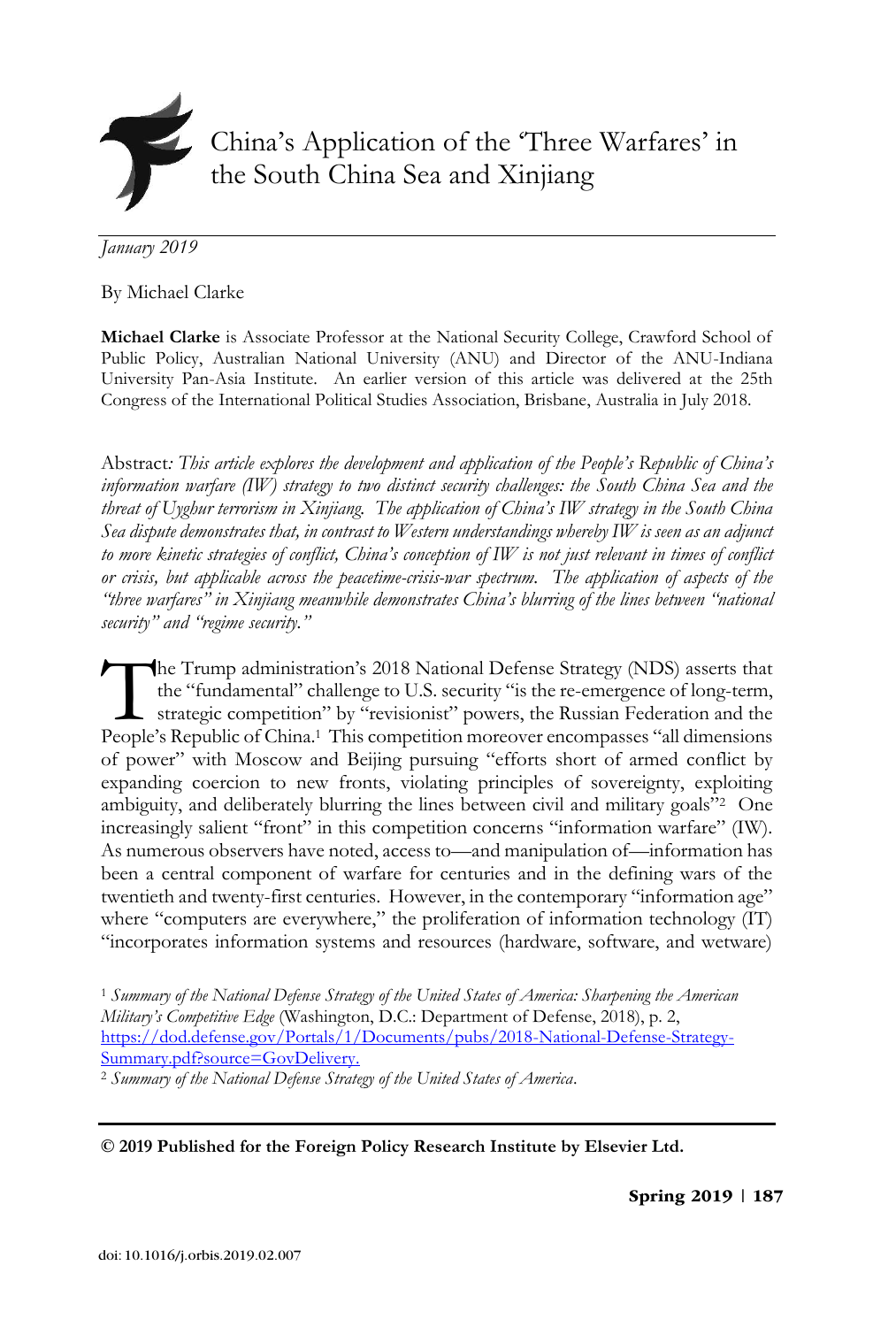used by military and civilian decision-makers to send, receive, control, and manipulate information necessary to enable 21st-century decision-making."3 The IT revolution's enabling of near real-time communication has also opened new fronts for adversaries (both state and non-state) to leverage this connectedness to manipulate information.

Indeed, developments such as Russia's meddling in the U.S. 2016 presidential election and the Brexit referendum, in particular, have demonstrated that "nationstates, non-state actors and domestic figures have learned how to exploit factually incorrect, but emotionally resounding narratives to divide, confuse or subvert a society."<sup>4</sup> There have also been growing concerns surrounding China's attempts to enhance its influence in a variety of liberal democracies including Australia, New Zealand, and the United States spearheaded by the Chinese Communist Party's (CCP) "United Front Work Department." "United front" work, as Bates Gill and Benjamin Schreer have recently argued, encompass overseas activities

that seek to bolster the legitimacy, longevity, and strategic interests of the CCP by promoting and protecting the Party's image, record, and policy preferences including through monitoring, deflection and suppression of criticism and contrary positions. This kind of united front work is primarily aimed at shaping the political environment within target countries to achieve outcomes favorable to Chinese Party-state preferences, both in its standing at home and its strategic interests abroad.5

It is thus the potential manipulation of information in open, liberal societies that has emerged as a central "front" in the strategic competition between the United States and the authoritarian and "revisionist" actors in Moscow and Beijing identified in the 2018 National Defense Strategy.6

Central to much recent discussion of Russian and Chinese approaches to IW has been a presumption that their IW strategies are primarily externally oriented in nature and application. In China's case, for instance, there has been substantial analysis of its deployment of its IW concept of the "three warfares" (*san zhong zhanfa*)—public opinion, psychological, and legal warfare—with regard to long-standing international

Narratives," *NSC Policy Options Paper*, No. 9 (June 2018), https://nsc.crawford.anu.edu.au/

https://www.wilsoncenter.org/article/magic-weapons-chinas-political-influence-activitiesunder-xi-jinping.

<sup>3</sup> William R. Gery, Se Young Lee, and Jacob Ninas, "Information Warfare in an Information Age," *Joint Forces Quarterly*, vol. 84 no. 2 (2017), p. 23.<br><sup>4</sup> Chris Zappone and Matthew Sussex, "Addressing Australia's Vulnerability to Weaponised

department-news/12728/addressing-australias-vulnerability-weaponised-narratives. 5 Bates Gill and Benjamin Schreer, "Countering China's 'United Front,'" *Washington Quarterly*, vol. 41 no. 2 (2018), p. 157.

<sup>6</sup> See, for example, John Garnaut, "Australia's China Reset," *The Monthly*, Aug. 2018, https://www.themonthly.com.au/issue/2018/august/1533045600/john-garnaut/australia-schina-reset; Bethany Allen-Ebrahimian, "Beijing Builds Its Influence in the American Media," *Foreign Policy*, Dec. 21, 2017, http://foreignpolicy.com/2017/12/21/one-of-americas-biggestchinese-language-newspapers-toes-beijings-party-line-china-influence-united-front/; and Anne-Marie Brady, *Magic Weapons: China's Political Influence Activities under Xi Jinping* (Washington, D.C.: Wilson Center, Sept. 18, 2017),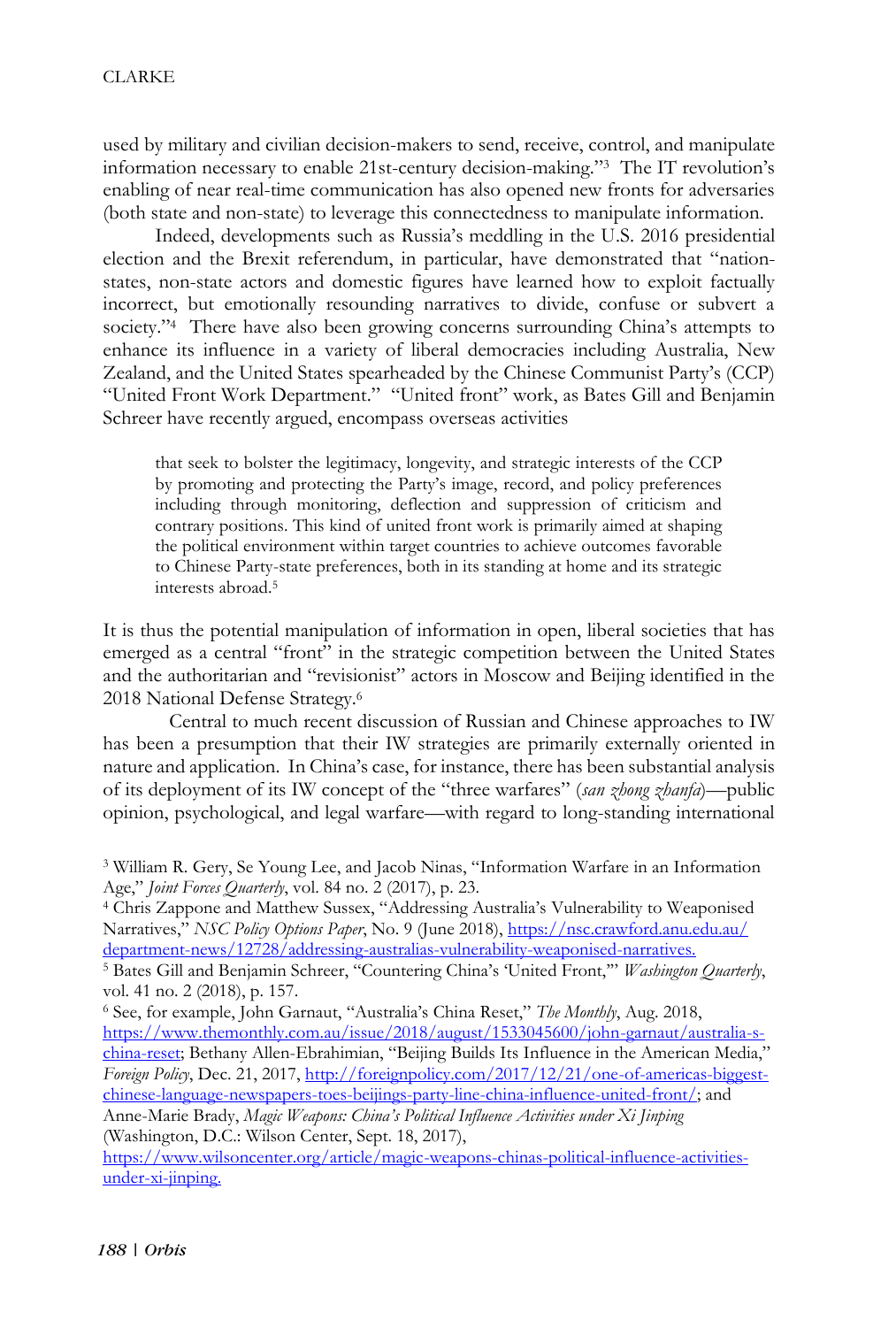conflicts, such as Taiwan, the South China Sea (SCS), and territorial disputes with India.7 However, I suggest that China also has deployed elements of the "three warfares" to counter a primarily domestic security challenge—the perceived threat of Uyghur militancy, radicalization, and terrorism in the Xinjiang Uyghur Autonomous Region (XUAR).

Here, I make two broad arguments. First, the specific cases of the deployment of IW in the SCS and Xinjiang demonstrate that China perceives IW as achieving not only deterrent, but also preventive or prophylactic effects. The application of China's IW strategy in the South China Sea dispute demonstrates that, in contrast to Western understandings whereby IW is seen as an adjunct to more kinetic strategies of conflict, China's conception of IW is not just applicable in times of conflict or crisis, but across what might be termed a "peace-crisis-war" (PCW) spectrum. In this context, IW serves as an ongoing instrument of deterrence to not only contain the offensive-defensive capabilities of adversaries, but ultimately to degrade their will and capability to initiate or sustain political-military struggle contra Chinese interests. The application of aspects of the "three warfares" in Xinjiang meanwhile most clearly demonstrates China's blurring of the lines between what would in the West be defined as "national security" and "regime security." In this context, IW strategies have served a preventive function through targeting religious and cultural manifestations of Uyghur distinctiveness that the CCP considers obstacles to "social stability."

The article proceeds in three major parts. The first section discusses the origins and applications of the "Three Warfares" strategy and how this fits within the Party's holistic conception of security (i.e., combining national, state, and regime security). The second part explores the application of the "Three Warfares" in the cases of the South China Sea, and third, the case of Xinjiang.

## **Information War and the Chinese Communist Party's Conception of Security**

Using deception and manipulation of information, of course, has a long lineage in Chinese strategic culture as illustrated by Sun Tzu's oft-quoted maxim that "the supreme art of war is to subdue the enemy without fighting." The history of Chinese Communist Party as a clandestine and revolutionary organization has also made "political warfare" central to its modus operandi. However, it was the U.S. military's display of technological superiority during the 1990s and 2000s in such conflicts as the First Gulf War, interventions in the Balkans (especially the 1999 intervention in Kosovo), and the 2003 invasion of Iraq that many observers have

<sup>7</sup> Carl Thayer, "China's Information Warfare Campaign and the South China Sea: Bring It On!," *The Diplomat*, June 16, 2014, https://thediplomat.com/2014/06/chinas-informationwarfare-campaign-and-the-south-china-sea-bring-it-on/; and Indrani Bagchi, "Doklam standoff: China playing out its 'Three Warfares' strategy against India," *Times of India*, Aug. 13, 2017, https://timesofindia.indiatimes.com/india/china-playing-out-its-three-warfaresstrategy-against-india/articleshow/60036197.cms.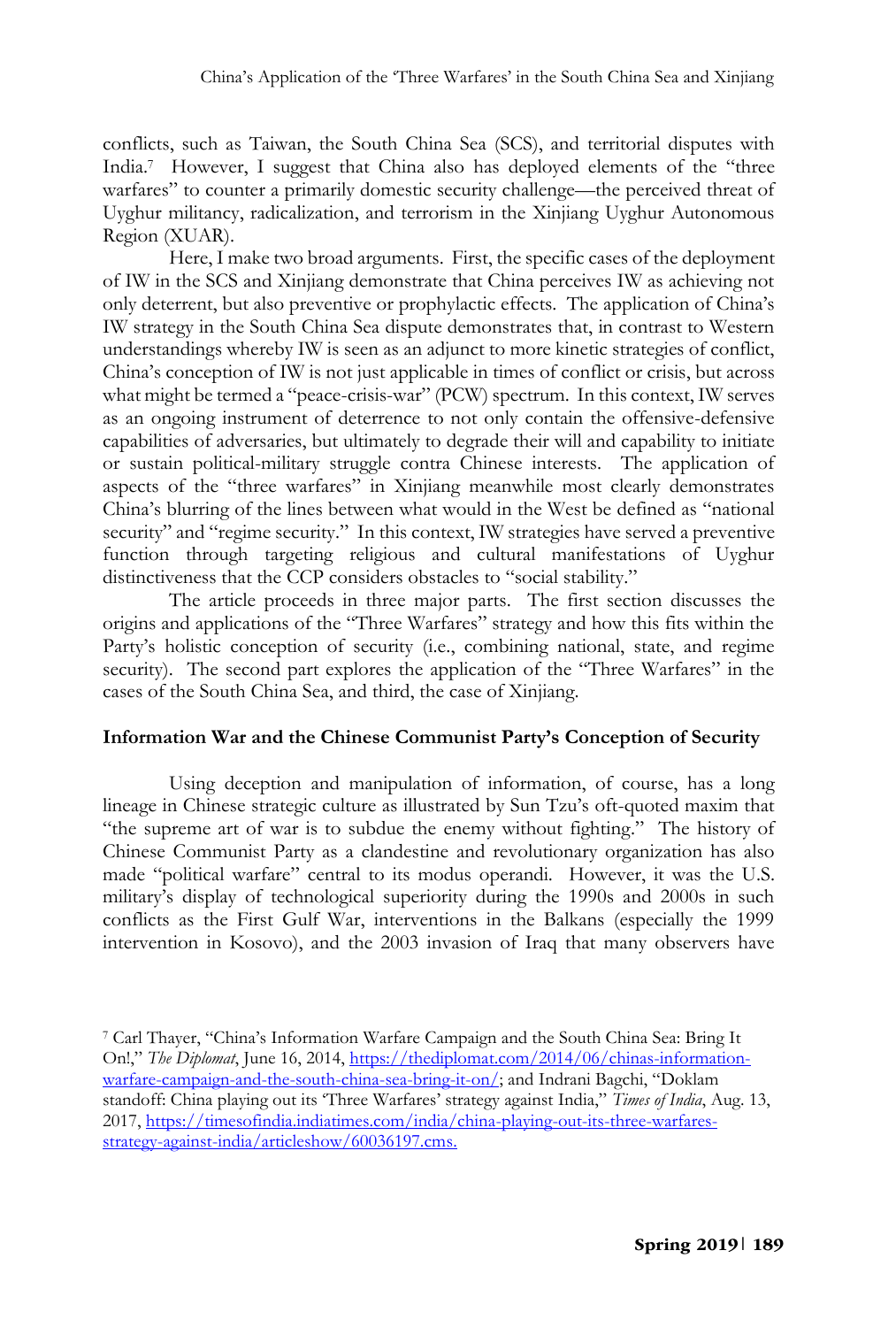highlighted as catalysts for the more systematic development of China's IW strategy.8 The First Gulf War, according to the Heritage Foundation's Dean Cheng, had important effects on Chinese thinking at the strategic, operational, and technological levels.9 Strategically, the First Gulf War demonstrated that the nature of warfare had shifted from "the application of masses of manpower and equipment" to "high technology local wars" involving "the large-scale use of information technology, advanced materials, aerospace systems, and other advanced technologies in weapons systems."<sup>10</sup> Operationally, one Chinese military strategist asserted that "the joint operation of all branches of the military displayed in that war [the Gulf War] gave us a glimpse of things to come in the early 21st century."11 Significantly, as Cheng notes, such joint-ness required "not only traditional land, sea, and air forces, but also missile forces, special operations forces, and psychological warfare units," underscoring the role of advanced technological capabilities. People's Liberation Army (PLA) Major General Wang Pufeng, writing in 1995, stressed the centrality of information in this context arguing that the First Gulf War demonstrated that "information warfare will control the form and future of war."12 He continued that whereas during "the industrial age the combat power of a military was measured primarily by how much capacity that military held and could utilize," in the current "information age, the efficiency of capacity utilization is even more important." As such, "the thrust of China's military construction and development of weapons and equipment will no longer be toward strengthening the 'firepower antipersonnel system' of the industrial age, but toward the strengthening of information technology, information weapons systems, and information networking."13

This perception was highlighted further by subsequent U.S. military interventions throughout the 1990s, most particularly in Kosovo in 1999. Kosovo was viewed by some Chinese observers as the quintessential "non-contact," "high technology local war," whereby the United States leveraged its enormous technological superiority to subdue Slobodan Milosevic's Federal Republic of Yugoslavia (FRY)

<sup>8</sup> See, for example, Sangkuk Lee, "China's 'Three Warfares': Origins, Applications, and Organizations," *Journal of Strategic Studies*, vol. 37 no. 2 (2014), pp. 198-221; and Barrington M. Barrett, "Information Warfare: China's Response to U.S. Technological Advantages,"

*International Journal of Intelligence and Counter-Intelligence*, vol. 18 no. 4 (2005), pp. 685-687.<br><sup>9</sup> Dean Cheng, "Chinese Lessons from the Gulf Wars," in Andrew Scobell, David Lai, and Roy Kamphausen, eds., *Chinese Lessons from Other Peoples Wars* (Carlisle, PA: Strategic Studies Institute: U.S. Army War College, 2011), pp. 158-159.

<sup>10</sup> *Chinese Lessons from Other Peoples Wars*, p. 159; and Arthur S. Ding, "China's Growing Military Capability in Search of a Strategy," *The International Spectator*, vol. 44 no. 2 (2009), pp. 97-100.

<sup>11</sup> Lieutenant Colonel Wu Jianchu, "Joint Operations—The Basic Form of Combat on High-Tech Terms," *China Military Science*, No. 4, 1995, Foreign Broadcast Information Service-- China (FBIS-CHI), April 1996.

<sup>12</sup> Major General Wang Pufeng, "The Challenge of Information Warfare," *China Military Science*, Spring 1995, p. 1.<br><sup>13</sup> Pufeng, "The Challenge of Information Warfare."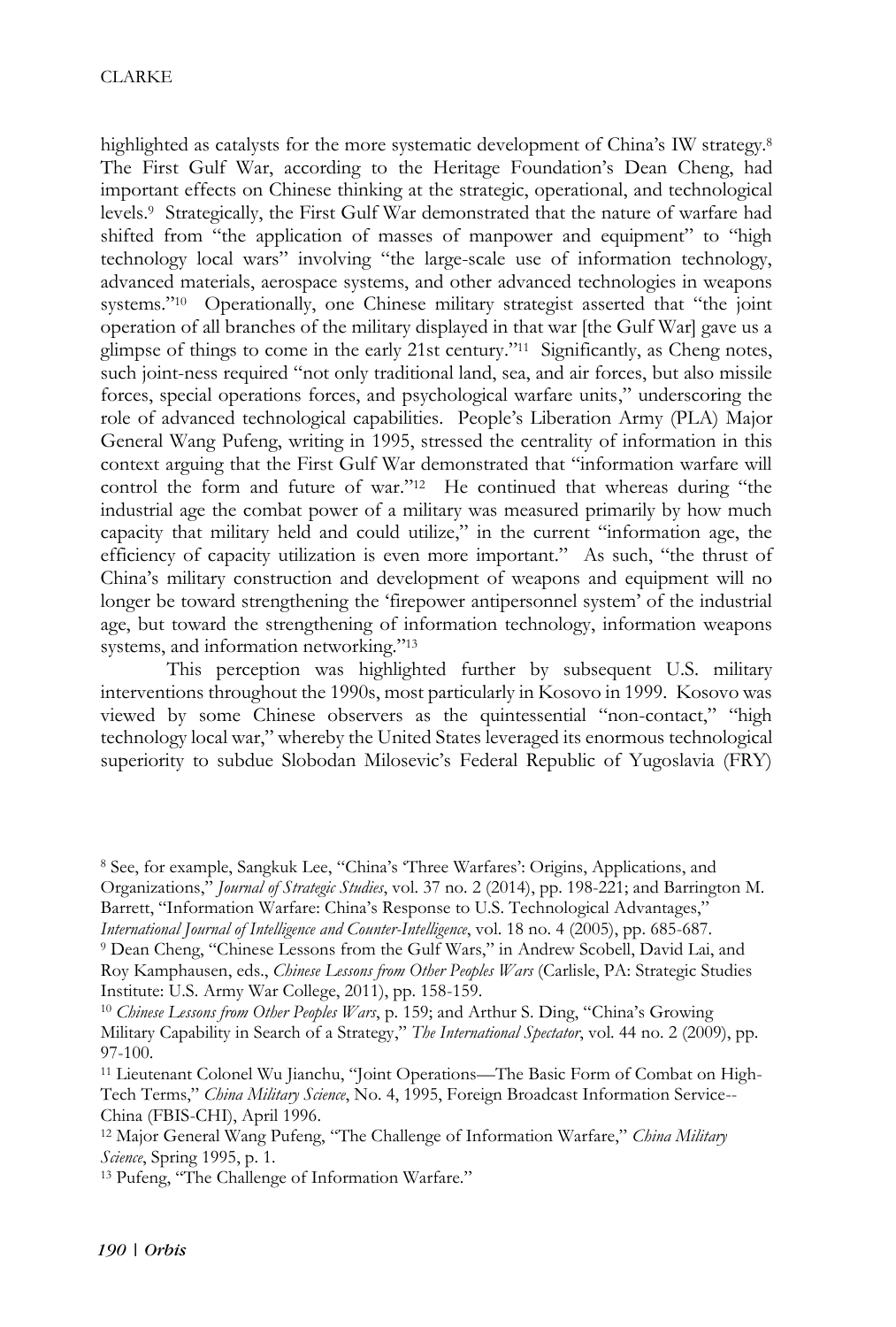without recourse to the deployment of ground forces.<sup>14</sup> Beyond issues of military strategy and capability, U.S. intervention in Kosovo was also viewed as problematic since "the articulation by Western countries of universal values, such as human rights, as the rationale to intervene in Yugoslavia's internal affairs without authorization from the United Nations" created a precedent that could be followed in the future vis-à-vis core Chinese interests with respect to Taiwan, Tibet, and Xinjiang.15

A central lesson of these conflicts for Chinese military strategists was that "non-military operations and non-kinetic capabilities" were central to fighting and winning contemporary conflicts. Significantly, Chinese leaders and strategists assessed U.S. success during these conflicts as not only the result of the efficient harnessing of its technological superiority, but also of U.S. capacity to "manipulate" international law and domestic and international public opinion in pursuit of its political and strategic objectives.16 In particular, from the Chinese perspective, was the U.S. capacity to attain a UN mandate for the use of force during the First Gulf War and its manipulation of Western public opinion during its intervention in Kosovo.<sup>17</sup> According to *Unrestricted Warfare*, authored by two PLA Air Force colonels Qiao Liang and Wang Xiangsu, that contemporary warfare was characterized not by using "armed forces to compel the enemy to submit to one's will," but rather by using "all means, including armed force or non-armed force, military and non-military, and lethal and non-lethal means to compel the enemy to accept one's interests." To conduct successfully such "unrestricted warfare," Qiao and Wang argued, "All boundaries lying between the two worlds of war and non-war, of military and non-military, will be totally removed."18

Such assessments have fed into the development of China's IW "three warfares" concept/strategy, officially adopted by the Central Military Commission (CMC) in November 2003. Psychological warfare focuses on "disseminating particular information via various channels" to influence or disrupt an adversary's decisionmaking capabilities and foster doubt about its capabilities to degrade its will to act. Public opinion warfare is geared to influence both domestic and international public

14 See, June Teufel Dreyer, "People's Liberation Army Lessons from Foreign Conflicts: The Air War in Kosovo," in Andrew Scobell, David Lai, and Roy Kamphausen, eds., *Chinese Lessons from Other Peoples Wars*, pp. 33-40; and Jacqueline Newmyer, "The revolution in military affairs with Chinese characteristics," *Journal of Strategic Studies* vol. 33 no. 4 (2010), p. 495. 15 See, Dreyer, "People's Liberation Army Lessons from Foreign Conflicts," p. 39; and Ding, "China's Growing Military Capability," p. 98. For a Chinese view, see, Guo Yuan, "The Enlightenment of Kosovo War on National Splittism," *Journal of Northwest University*

(Philosophy and Social Sciences Edition) vol. 4 (2000). 16 Cheng, "Chinese Lessons from the Gulf Wars," p. 171.

17 Jin Yang, "Framing the NATO air strikes on Kosovo across countries: Comparison of Chinese and U.S. newspaper coverage," *Gazette: The International Journal for Communication* 

*Studies*, vol. 65 no. 3 (2003), pp. 231-249.<br><sup>18</sup> Qiao Liang and Wang Xiangsu, *Unrestricted Warfare* (Beijing: PLA Literature and Arts Publishing House, 1999), tr. by Foreign Broadcast Information Service,

https://www.cryptome.org/cuw.htm; also published as Qiao Liang and Wang Xiangsu (tr. by Al Santoli), *Unrestricted Warfare: China's Plan to Destroy America* (Pan American Publishing, 2002).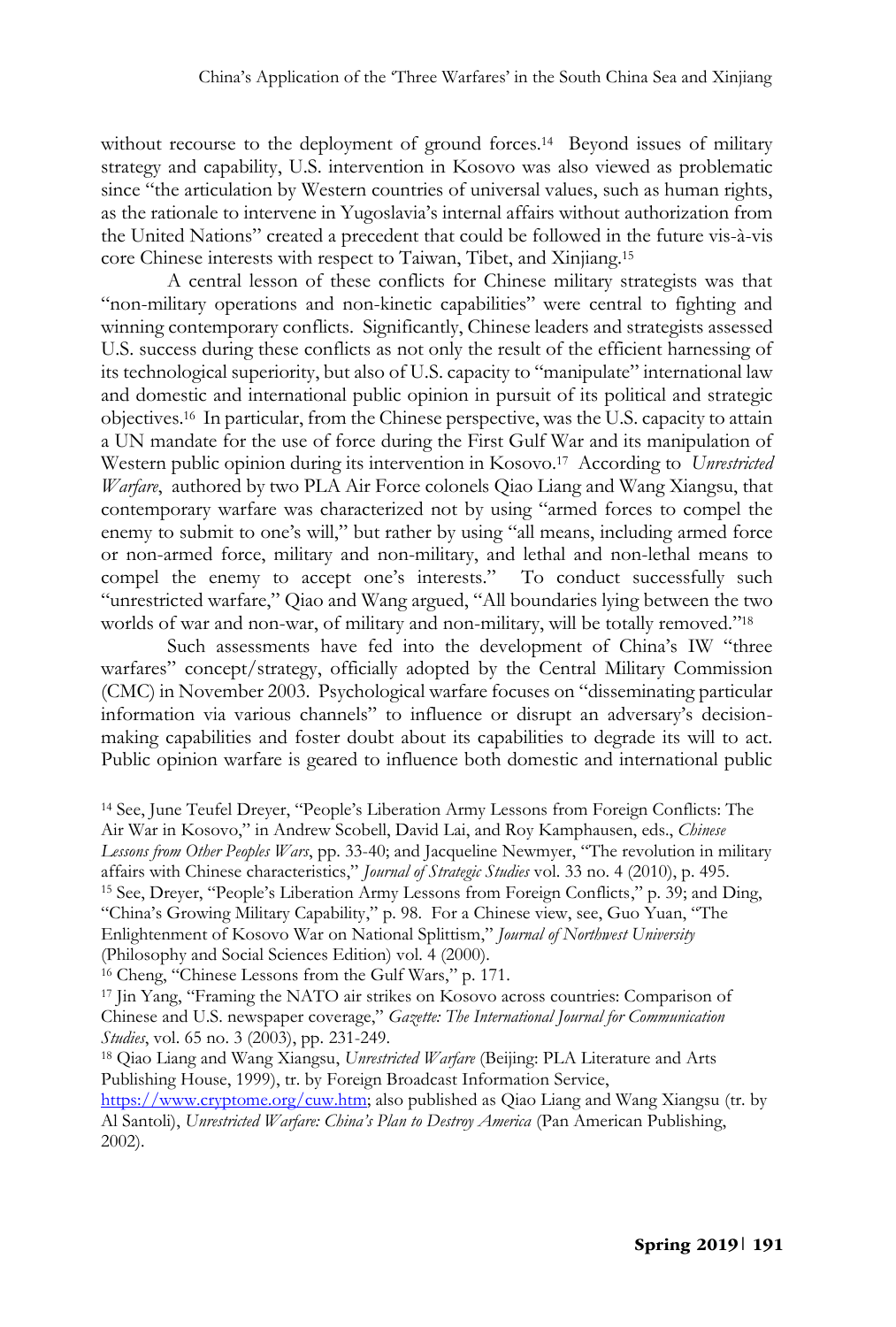opinion with the objective of supporting the Party's objectives and dissuading adversaries from pursuing contrary actions. Finally, legal warfare involves the exploitation of legal systems, both international and domestic, in order to claim the legal high-ground, assert the legitimacy of Chinese claims, and constrain an adversary's operational freedom.19

This strategy has led some to conceive of China's approach to IW as "hybrid war" with "Chinese characteristics."<sup>20</sup> "Hybrid war" is generally conceived of as an adversary utilizing conventional and non-conventional means and modes of coercion to achieve military-political objectives. For instance, Retired U.S. Army Colonel John J. McCuen, argues:

Hybrid conflicts therefore are full spectrum wars with both physical and conceptual dimensions: the former, a struggle against an armed enemy and the latter, a wider struggle for, control and support of the combat zone's indigenous population, the support of the home fronts of the intervening nations, and the support of the international community.<sup>21</sup>

Russia's recent operations in Crimea and Ukraine have been seen by many commentators as the most recent manifestation of "hybrid war" in action. Yet, as the Kennan Institute's Michael Kofman and Matthew Rojansky note, the labelling of Russian operations as "hybrid" here may be problematic for several reasons as it: (1) "simply denotes a combination of previously defined types of warfare, whether conventional, irregular, political or information"; (2) obscures the fact "that the combination of war across domains is not new, but in fact is as old as warfare itself"; and (3) obscures the fact that rather than being a Russian strategic concept "built from the ground up by the Russians," "hybrid war" in fact is "merely a label attributed to Russian actions in Ukraine by the West, in an effort to make sense of cascading phases of a security crisis."22

Conceptualizing China's approach to IW as simply a variation of "hybrid war" can be questioned on similar grounds. Most importantly, such an approach ignores two central elements of the Chinse case. First, its IW strategies are not solely conducted by military or intelligence arms of the state, and second, its IW is ultimately defined by the central role of the Chinese Communist Party. Peter Mattis, of the Victims of Communism Memorial Foundation, reminds us here that the PLA, for example, "is the party's army; the party is not an extension of the PLA." Thus, in

<sup>19</sup> See, Stefan Halper, *China: The Three Warfares* (Report prepared for Director, Office of Net Assessment, Office of the Secretary of Defense, Washington, D.C., May 2013), pp. 28-30. 20 See, for example, Michael Raska, "Hybrid Warfare with Chinese Characteristics," *RSIS Commentary*, No. 262, Dec. 2015, https://www.rsis.edu.sg/wp-

content/uploads/2015/12/CO15262.pdf; and Benjamin David Baker, "Hybrid Warfare With Chinese Characteristics," *The Diplomat*, Sept. 23, 2015, https://thediplomat.com/2015/09/

hybrid-warfare-with-chinese-characteristics/.<br><sup>21</sup> Colonel John J. McCuen, "Hybrid Wars," *Military Review*, March-April 2008, p. 108.<br><sup>22</sup> Michael Kofman and Matthew Rojansky, "A Closer look at Russia's 'Hybrid War,"' *Ke Cable*, No. 7 (April 2015), https://www.wilsoncenter.org/sites/default/files/7- KENNAN%20CABLE-ROJANSKY%20KOFMAN.pdf.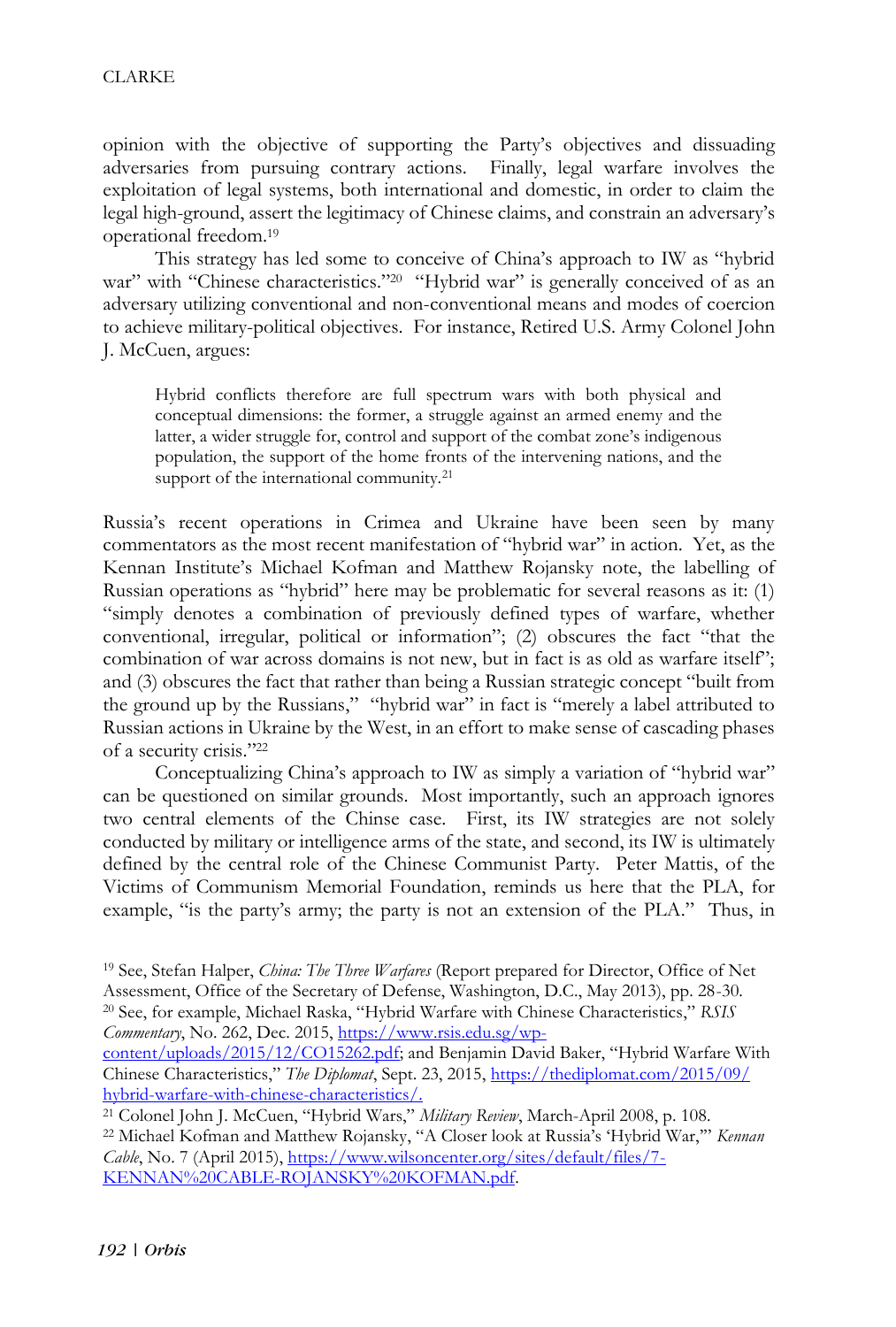contrast to the U.S. or Australian militaries, "the Chinese military's purpose is to create political power for the party."23 Indeed, in December 1929, Mao Zedong himself exhorted his comrades against thinking that "the task of the Red Army . . . is merely to fight." Rather, the Party must understand that

the Chinese Red Army is an armed body for carrying out the political tasks of the revolution. . . . The Red Army fights not merely for the sake of fighting but in order to . . . help [the masses, i.e. CCP] establish revolutionary political power. Without these objectives, fighting loses its meaning and the Red Army loses the reason for its existence.24

Recognizing this situation allows us to understand China's IW approach as not primarily a military one but rather one concerned with "political warfare." American diplomat George F. Kennan famously defined this concept as "the employment of all the means at a nation's command, short of war, to achieve its national objectives."25 For Kennan, U.S. efforts in the early Cold War to contain the Soviet Union were hamstrung by "a popular attachment to the concept of a basic difference between war and peace, by a tendency to view war as a sort of sporting contest outside of all political context."26 This observation is relevant to the Chinese case, as the CCP has from its inception operated on a basis that does not recognize such a neat distinction. Kennan's definition above could be more accurately rendered in the Chinese context to "the employment of all the means at the *Party's* command, short of war, to achieve its political objectives."

The fundamental question concerns the CCP's political objectives. The "core" political objective lying at the heart of the CCP since 1949—indeed "obsessively" so according to some—has been to maintain its leadership of the "dictatorship of the proletariat."27 While all authoritarian leaders and regimes seek to stay in power, the CCP's is framed by its ideological Marxist-Leninist commitment and legacy which shapes its conception of "security" in a distinctive manner. Articles I and II of China's *National Security Law* (NSL), enacted in 2015, provide the most straightforward example how the CCP conceives of security. Article I states that the purpose of the NSL is

24 Mao Zedong, "On Correcting Mistaken Views in the Party," Dec. 1929, Selected Works of Mao Zedong, https://www.marxists.org/reference/archive/mao/selected-works/volume-

<sup>26</sup> "George F. Kennan on Organizing Political Warfare."<br><sup>27</sup> See, for instance, Steve Tsang, "Consultative Leninism: China's New Political Framework," *Journal of Contemporary China*, vol. 18 no. 62 (2009), p. 866; and David Shambaugh, *China's Future*, (London: Polity, 2017); and Bruce J. Dickson, *The Dictator's Dilemma: The Chinese Communist Party's Strategy for Survival*, (NY: Oxford University Press, 2016).

<sup>23</sup> Peter Mattis, "China's Three Warfares in Perspective," *War on the Rocks*, Jan. 18, 2018, https://warontherocks.com/2018/01/chinas-three-warfares-perspective/.

<sup>1/</sup>mswv1\_5.htm.<br><sup>25</sup> "George F. Kennan on Organizing Political Warfare," April 30, 1948, History and Public Policy Program Digital Archive, Woodrow Wilson Center: Digital Archive International History Declassified, https://digitalarchive.wilsoncenter.org/document/114320.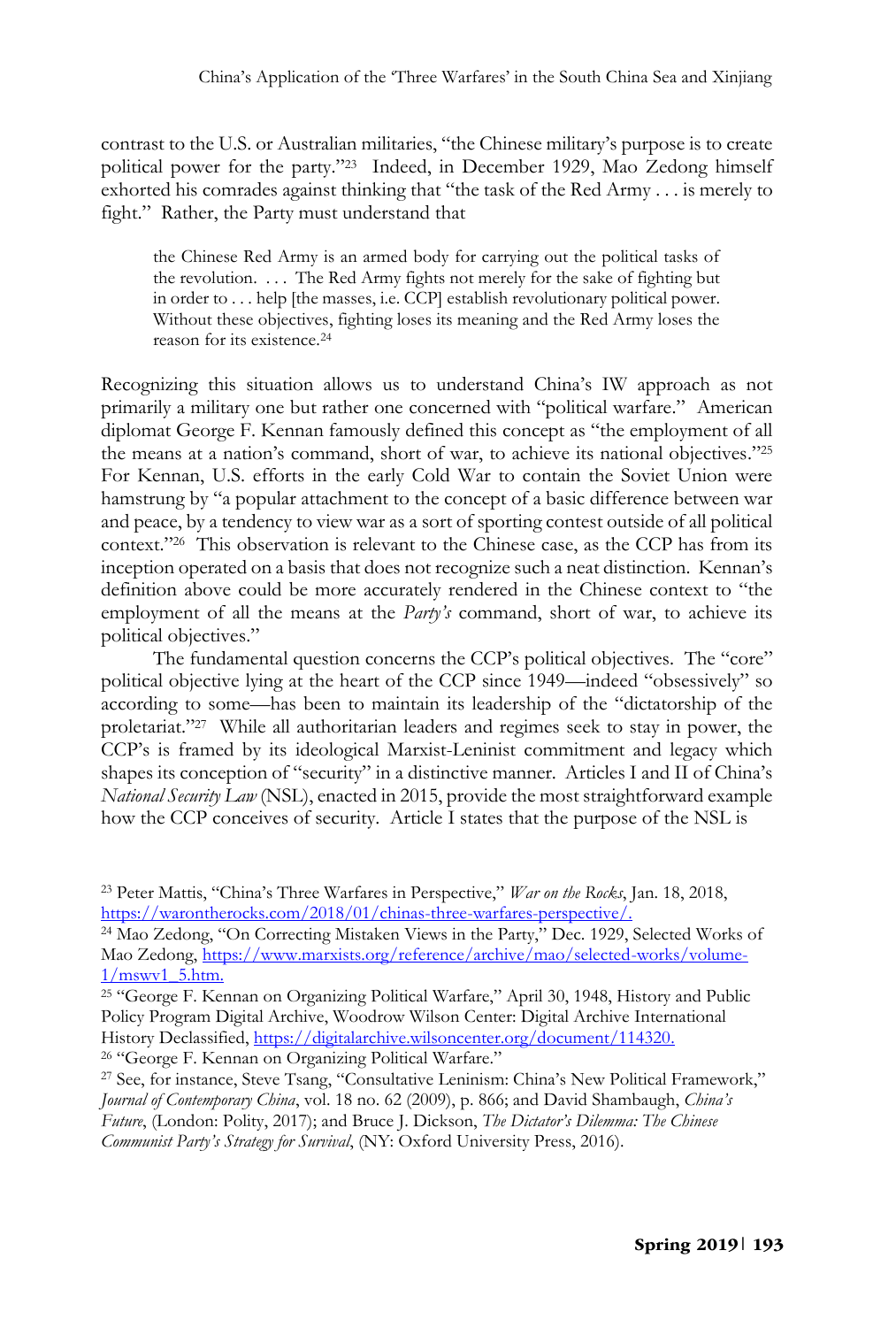to maintain national security, *safeguard the regime of people's democratic dictatorship and the socialist system with Chinese characteristics*, protect the fundamental interest of the people, ensure the smooth advancement of reform, opening up, and socialist modernization, and achieve the great rejuvenation of the Chinese nation.28

Article II then notes that "national security" refers "to the relative absence of international or domestic threats" to "the state's power to govern, sovereignty, unity and territorial integrity, the welfare of the people, sustainable economic and social development, and other major national interests, and the ability to ensure a continued state of security."29 A 2012 edition of a prominent textbook on U.S. national security, in contrast, suggests that "national security is the ability of national institutions to prevent adversaries from using force to harm Americans or their national interests and the confidence of Americans in this capability."30 However, as You Ji writes, Beijing's conceptualization of "national security" embodied in Articles I and II of the NSL

combines two Western concepts of state security, which is defined as securing smooth governance based on conditions where the state's institutions, process and structures encounter no serious threats of collapse and opposition, despite a change of government; and regime security that refers more to weak and failing states where incumbent rulers are removed from office, often in the form of government collapse.31

This "holistic" approach to "national security" was amply demonstrated in Xi Jinping's lengthy political report to the 19th Party Congress where he stated that the Party "must take protecting our people's security as our mission and safeguarding political security as a *fundamental task*" in order to "ensure both internal and external security, homeland and public security, traditional and non-traditional security, and China's own and common security."32

## **The "Three Warfares" in the South China Sea: Defending a "Core Interest"?**

The U.S.-China Joint Statement, released during President Barack Obama's state visit to China in November 2009, contained the phrase: "The two sides agreed that respecting each other's core interests is extremely important to ensure steady progress

<sup>28</sup> *National Security Law of the People's Republic of China* (2015),

http://eng.mod.gov.cn/publications/2017-03/03/content\_4774229.htm; for the Chinese language document, see, http://www.chinadaily.com.cn/hqcj/zgjj/2015-07-01/content 13912103.html. My emphasis.

<sup>29</sup> National Security Law of the People's Republic of China.

30 Sam C. Sarkesian, John Allen Williams, and Stephen J. Cimbala, *U.S. National Security:* 

*Policymakers, Processes, and Politics* (5th ed.), (Boulder: Lynne Reinner, 2012), p. 4. 31 You Ji, "China's National Security Commission: Theory, Evolution and Operations," *Journal of Contemporary China*, vol. 25 no. 98 (2016), p. 179. 32 "Full Text of President Xi Jinping's report at 19th CPC National Congress," *Xinhua*, Nov.

3, 2017, http://www.xinhuanet.com/english/download/

Xi\_Jinping's\_report\_at\_19th\_CPC\_National\_Congress.pdf.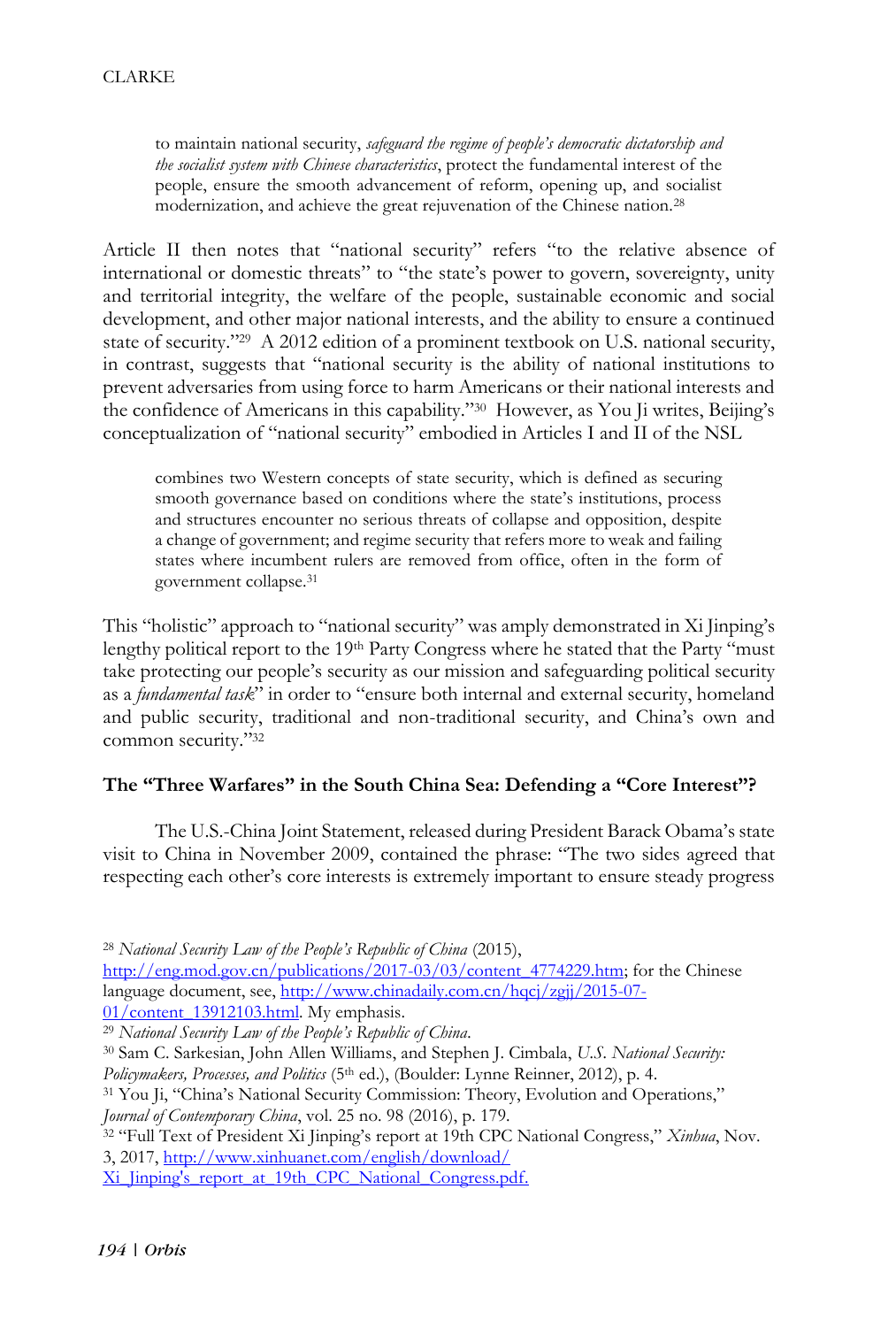is China-U.S. relations."33 This statement prompted much speculation as to what constituted China's "core interests." In the Joint Statement's text, there were numerous references to the fact that "the fundamental principle of respect for each other's sovereignty and territorial integrity is at the core" of Sino-U.S. relations suggesting Beijing's over-riding concern with advancing its sovereignty claims to Taiwan and potentially Tibet and Xinjiang.34 Michael D. Swaine, Senior Fellow of the Carnegie Endowment of International Peace, analyzed Chinese debates and uses of the term from the early 2000s to 2011. He concluded that while "its usage probably derives from growing Chinese concerns over the Taiwan issue in the early 2000s," the term "has since been unambiguously applied to two other sovereignty-related issues (Tibet and Xinjiang), and its general coverage has been expanded to include three other general sets of state interests: the Chinese political system, national security, and socioeconomic development."<sup>35</sup> Swaine also noted that "the Chinese application of the term 'core interest' to an issue is intended to convey a very high level of commitment to managing or resolving that issue on Chinese terms, without much if any discussion or negotiation. . . . In other words, it conveys a high level of resolve, and to some extent a warning of sorts to other powers."36 Yet, Swaine's analysis also mentioned significant ambiguity between official and unofficial views with China about whether or not the South China Sea constituted a "core interest." He wrote:

a close examination of the official Chinese sources consulted for this study failed to unearth a single example of a PRC official or an official PRC document or media source that publicly and explicitly identifies the South China Sea as a PRC 'core interest.' In fact, when given the opportunity to clarify the official record on this issue, Chinese officials have avoided doing so. During their October 11, 2010, meeting in Hanoi, Chinese Defense Minister Liang Guanglie apparently did not mention the issue of the South China Seas to U.S. Defense Secretary Robert Gates. And when President Hu Jintao traveled to Washington for his state visit in January 2011, he explicitly identified only Taiwan and Tibet as core interests.37

One interpretation of this ambiguity (which Swaine himself suggested) was that Beijing's reticence to redefine the SCS as a "core interest" reflected a pragmatic calculation that it would in fact enable "unfriendly forces," such as the United States to "contain China." Yet, then-Secretary of State Hillary Clinton asserted that she was directly told by Chinese officials at the 2010 U.S.-China Strategic and Economic

https://www.cbsnews.com/news/in-full-us-china-joint-statement/<br><sup>34</sup> "In Full: U.S.-China Joint Statement."

https://www.hoover.org/sites/default/files/uploads/documents/CLM34MS.pdf . 36 "China's Assertive Behavior Part One," p. 10.

<sup>33</sup> See, "In Full: U.S.-China Joint Statement," Nov. 17, 2009,

<sup>35</sup> Michael D. Swaine, "China's Assertive Behavior Part One: On 'Core Interests,'" *China Leadership Monitor*, No. 34 (Winter 2011), p. 11,

<sup>37 &</sup>quot;China's Assertive Behavior Part One," p. 9.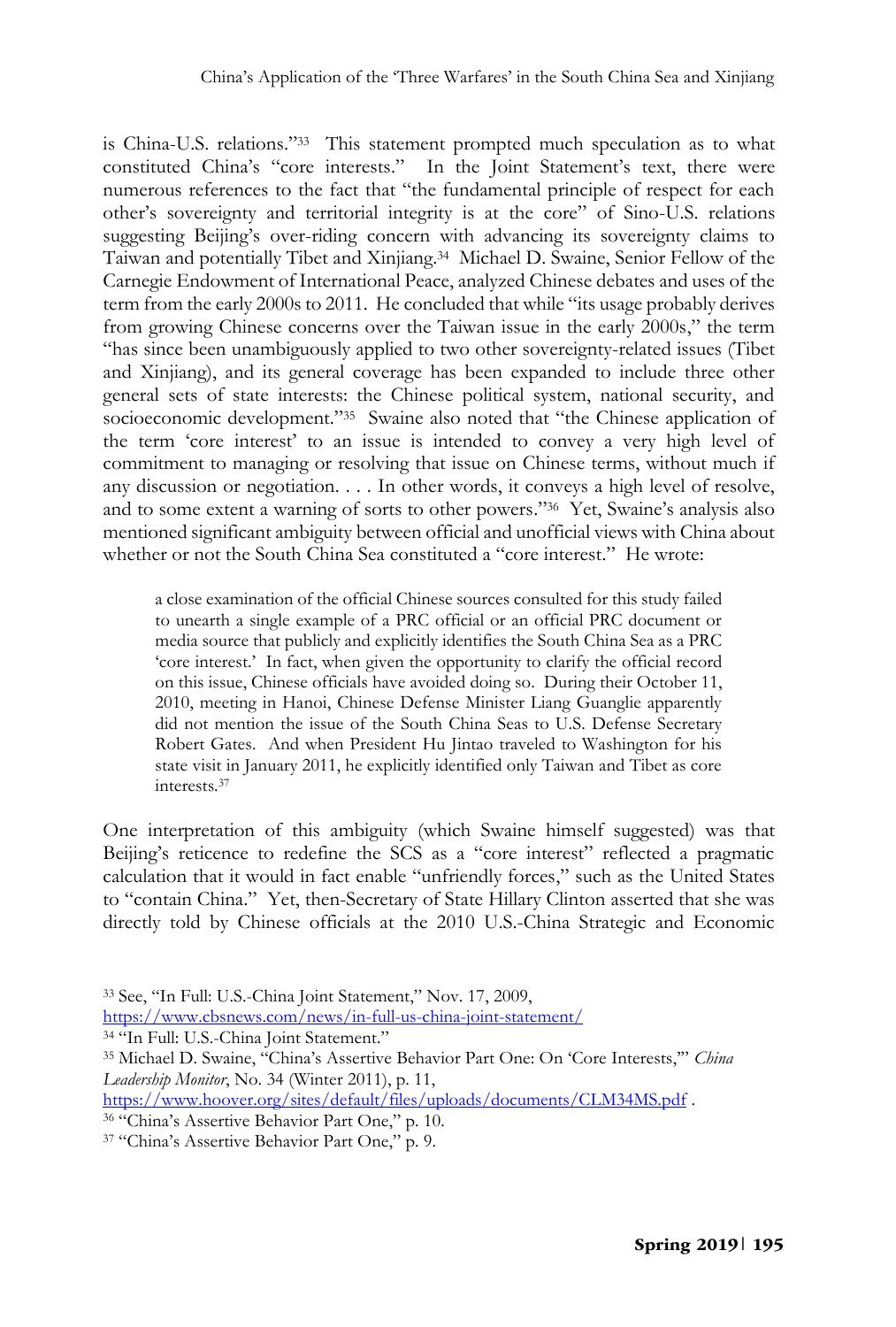Dialogue "that they view the South China Sea as a core interest."38 During President Hu Jintao's subsequent January 2011 visit to Washington, however, the Chinese again hedged on whether they did in fact define the SCS as a "core interest" with *New York Times* reporter Edward Wong noting that:

Several American officials told reporters in Beijing and Washington last year that one or more Chinese officials had labeled the South China Sea a 'core interest.' But despite those remarks and the public debate that came later, Chinese leaders have not explicitly come out with a policy statement describing the South China Sea as such — nor have they denied it.<sup>39</sup>

Unofficial Chinese interlocutors, such as prominent scholars and think tank analysts, also were quoted extensively at this time to the effect that Beijing was "playing chicken" with both domestic nationalist sentiment and likely international opprobrium through its indecision on defining the SCS as a "core interest." Peking University scholar Zhu Feng, for instance, argued that while it was not Chinese policy to define the SCS as a "core interest," a public denial could "inflame the Chinese people" and complicate President Hu's approach.40

However, it is possible to suggest that such "indecision" may have been an illustration of the "Three Warfares" strategy in action. In particular, the psychological warfare element of the strategy, as noted earlier, is centered on "disseminating particular information via various channels" to influence or disrupt an adversary's decision-making capabilities and foster doubt about its capabilities in order to degrade its will to act.41 By disseminating conflicting narratives about whether or not the SCS's constituted a core interest, Beijing, as Halper argues, was attempting to "manipulate perception and psychology to condition the operational environment in China's favour."42 Creating uncertainty in Washington (and South East Asian capitals) about China's ultimate framing of the SCS from the late 2000s onward enhanced Beijing's ability to conduct what Jakub Grygiel, associate professor at the Catholic University of America, and A. Wess Mitchell of the Center for European Policy Analysis, defined as "probing behavior." In other words, "low intensity and low-risk" tests "aimed at gauging the opposing state's power and will to maintain security and influence over a region."43 Such "tests" have included China's ramped up efforts to claim, and artificially create and militarize in some instances, features in the SCS, and use of coast

https://www.nytimes.com/2011/03/31/world/asia/31beijing.html.

<sup>40</sup> Quoted in "China Hedges Over Whether South China Sea Is a 'Core Interest' Worth War."<br><sup>41</sup> Halper, *China: The Three Warfares*, pp. 28-30.<br><sup>42</sup> Halper, *China: The Three Warfares*, p. 31.<br><sup>43</sup> Jakub Grygiel and A. Wes

<sup>38</sup> Greg Sheridan, "China actions meant as test, Hillary Clinton says," *The Australian*, Nov. 9, 2010, https://www.theaustralian.com.au/national-affairs/china-actions-meant-as-test-hillary-<br>clinton-says/news-story/bbce0c20fb6caa5071c56de35c567c9d.

<sup>&</sup>lt;sup>39</sup> Edward Wong, "China Hedges Over Whether South China Sea Is a 'Core Interest' Worth War," *New York Times*, March 30, 2011,

*the Crisis of American Power* (Princeton University Press, 2017), p. 43.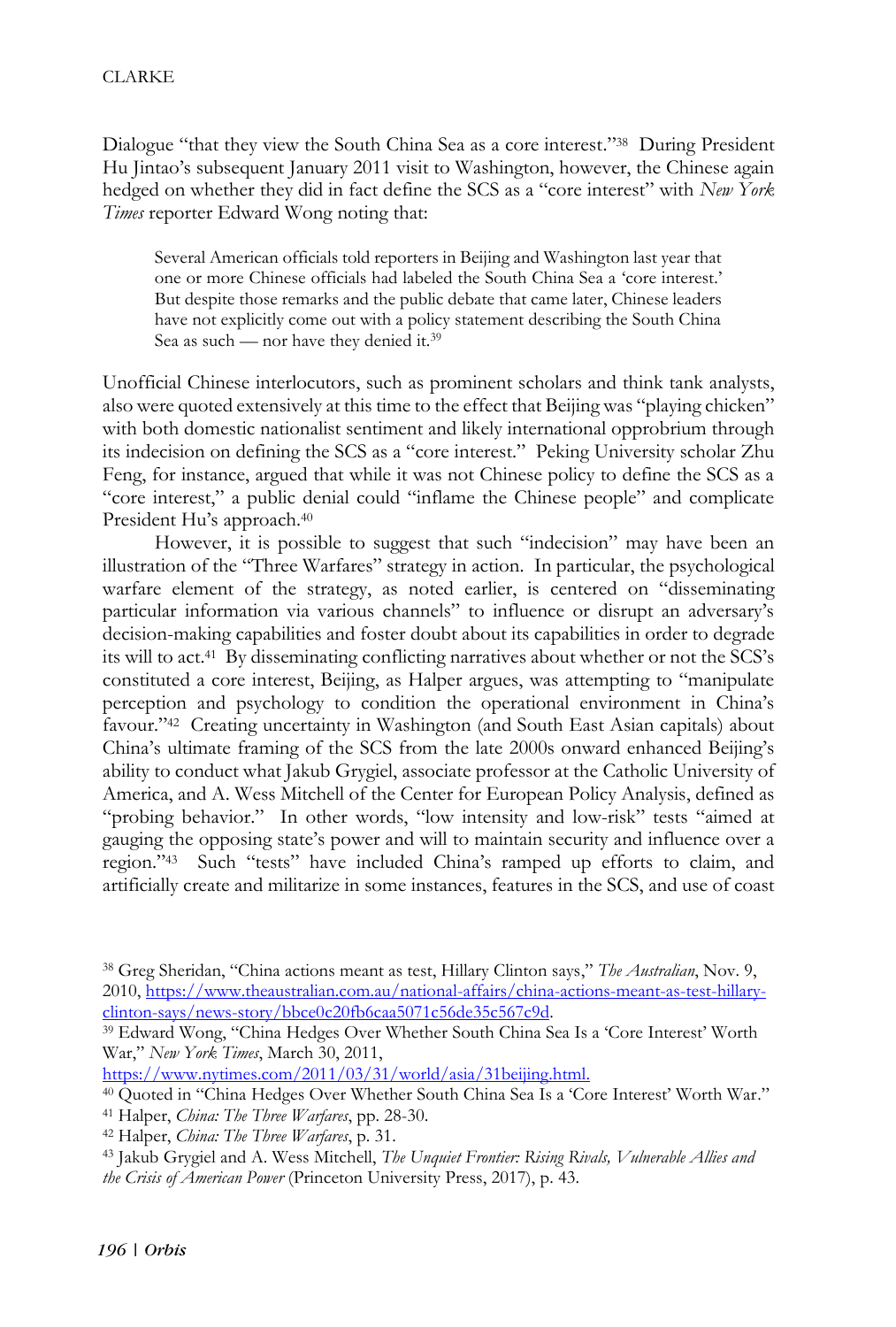guard patrols and fishing boats to encroach contested waters.44 For Grygiel and Mitchell, such activities are meant to convey to the hegemon (i.e., the United States) that

the act of supporting the regional status quo is no longer cost free but will require a level of exertion that was not needed in the past, inevitably leading to questions of whether such effort and resulting escalation are worthwhile.45

The record of the Obama administration's response to such "probing" behavior in the SCS tends to suggest that Beijing was successful in generating doubt not only in Washington, but also regionally about U.S. capabilities and its will to combat such probes. According to M. Taylor Fravel, political science professor at MIT, U.S. policy toward the SCS consistently has been premised on three major pillars since the 1990s: maintenance of neutrality regarding the conflicting claims to sovereignty; emphasis on the "process and principles by which claims should be pursued more than the final outcome or resolution of the underlying disputes"; and shaping China's behavior "by highlighting the costs of coercion and the pursuit of claims that are inconsistent with international law."46 The Obama administration largely followed this approach with Michael McDevitt of the Center for Naval Analyses arguing in the 2014 that U.S. policy

focuses on creating stability by exhorting all the parties to follow the rules of international law; it explicitly defines how Washington would like conflicts to be solved; and it includes hard-power initiatives aimed at redressing some of the power imbalance between the Philippines, Vietnam, and China.<sup>47</sup>

In line with the logic of Grygiel and Mitchell, as one critic has argued, the only way in which the United States could combat China's probing in the SCS would be for it to "adopt a more aggressive approach of deterrence by denial," but that this "would mean placing U.S. military forces more directly in harm's way and being willing to engage in what the Pentagon considers to be unsafe interceptions of Chinese vessels and aircraft

44 See, Andrew Erickson, Austin Strange, Dean Cheng, Ely Ratner, Shawn Brimley, Robert Haddick, Mira Rapp-Hooper, and Zack Cooper, "China's Menacing Sandcastles in the South China Sea," *War on the Rocks*, March 2, 2015, https://warontherocks.com/2015/03/chinasmenacing-sandcastles-in-the-south-china-sea/; and Aaron Picozzi and Lincoln Davidson, "China's Secret Strategy to Dominate the South China Sea," *The National Interest*, June 10, 2016, https://nationalinterest.org/blog/the-buzz/chinas-secret-strategy-dominate-the-southchina-sea-16539. 45 Grygiel and Mitchell, *The Unquiet Frontier*, p. 66. 46 M. Taylor Fravel, U*.S. Policy towards the Disputes in the South China Sea Since 1995*, Policy

Report (Singapore: S. Rajaratnam School of International Studies, 2016), https://www.rsis.edu.sg/wp-content/uploads/2014/11/

PR140330\_US\_Policy\_Towards\_Disputes.pdf.

47 Michael McDevitt, "The South China Sea: Assessing U.S. Policy and Options for the Future," *CNA Occasional Paper*, Nov. 2014, p. vii, https://www.cna.org/CNA\_files/ PDF/IOP-2014-U-009109.pdf.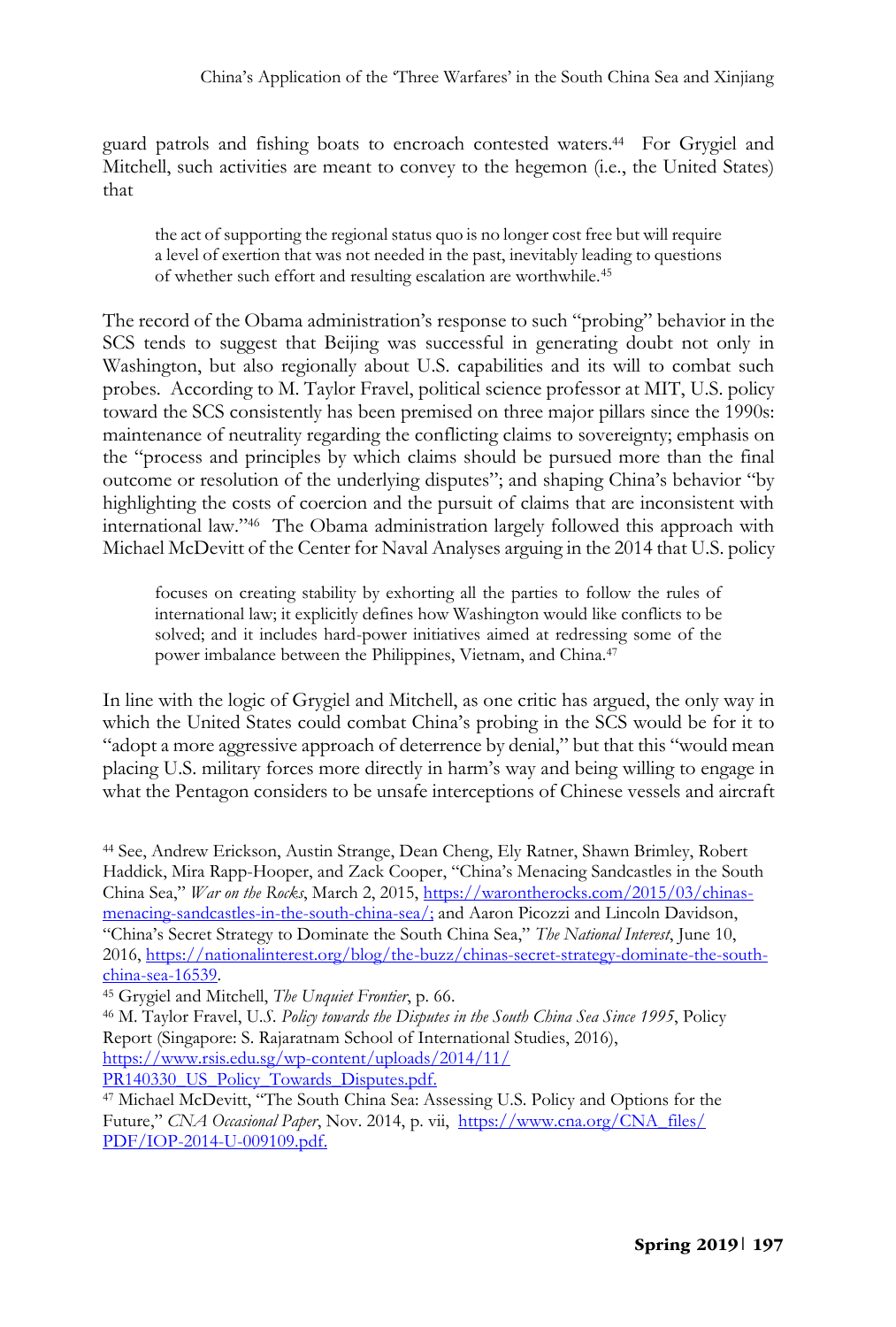in the South China Sea."48 Yet, the U.S. approach detailed by Fravel and McDevitt was beset by a major problem in that it ultimately left considerable space for China to utilize the two other prongs of its "Three Warfares" strategy: legal and public opinion warfare. The U.S. focus on "exhorting all parties to follow the rules of international law" provided a key opening for Beijing's pursuit of legal warfare (or "lawfare"). "Lawfare," as noted previously, involves the exploitation of legal systems, both international and domestic, in order to claim the legal high ground, assert the legitimacy of Chinese claims, and constrain an adversaries operational freedom.49 China's efforts in this space have varied from claims of *de jure* sovereignty based on either imperial records, including Ming-era Admiral Zheng He's voyages, or post-1945 recognition that Imperial Japan had forcibly annexed China's claims in the SCS (and that these "returned" to China with Japan's defeat) through to assertions that its artificially created/reclaimed features in the SCS constitute an extension of Chinese territory.50

Beyond such externally oriented "lawfare," Beijing also has leveraged domestic legal and administrative measures in service of its claims to the SCS. This expansion has included creating a military garrison for the SCS in 2012, the Sansha garrison, which would be responsible for "national defence mobilisation . . . guarding the city and supporting local emergency rescue and disaster relief" and "carrying out military missions."51 Additionally, Sansha was elevated to a prefectural level entity highlighting Beijing's view that its claims in the SCS are "integral" parts of China's territory.<sup>52</sup> This action, as Uras argues, amounts to an idealization of the SCS "as in effect part of Chinese national territory," which "despite its oceanic range, is perceived and portrayed by the Chinese government in the same way as land."53 This move, in turn, enables Beijing to argue that its efforts to physically change the "facts on the ground" via its reclamation efforts in the SCS are both "legal" and justifiable. Beijing, Laura Jackson, an independent analyst, suggests, "is challenging the nature of land features at sea by establishing artificial islands that supposedly project both territorial waters (with a limit of 12 nautical miles) and Exclusive Economic Zones (EEZs) extending 200 nautical miles" and "the principle of freedom of navigation in the maritime commons by attempting to shift the established definition of an EEZ under UNCLOS, which

<sup>48</sup> Peter Mattis, "The Great Unravelling: U.S. Policy in the South China Sea," *The National Interest*, Sept. 29, 2015, https://nationalinterest.org/feature/the-great-unraveling-us-policythe-south-china-sea-13958?page=0%2C1.

<sup>&</sup>lt;sup>49</sup> Halper, *China: The Three Warfares*, pp. 28-30.<br><sup>50</sup> See, for example, Liza Tobin, "Underway: Beijing's Strategy to Build China into a Maritime Great Power," *Naval War College Review*, vol. 71 no. 2 (2018), pp. 20-21; and Alessandro Uras, "The South China Sea and the Building of a National Maritime Culture: A New Chinese

Province in the Making," *Asian Survey*, vol. 57 no. 6 (2017), pp. 1008-1031. 51 David Lague, "China's hawks gaining sway in South China sea dispute," *Reuters*, July 26, 2012, https://uk.reuters.com/article/uk-china-southchinasea/chinas-hawks-gaining-sway-insouth-china-sea-dispute-idUKBRE86O1P520120725.

<sup>52</sup> Dean Cheng, "China's War against International Law in the South China Sea," *The National Interest*, May 19, 2015, https://nationalinterest.org/feature/chinas-war-against-internationallaw-the-south-china-sea-12913.<br><sup>53</sup> Uras, "The South China Sea and the Building of a National Maritime Culture," p. 1013.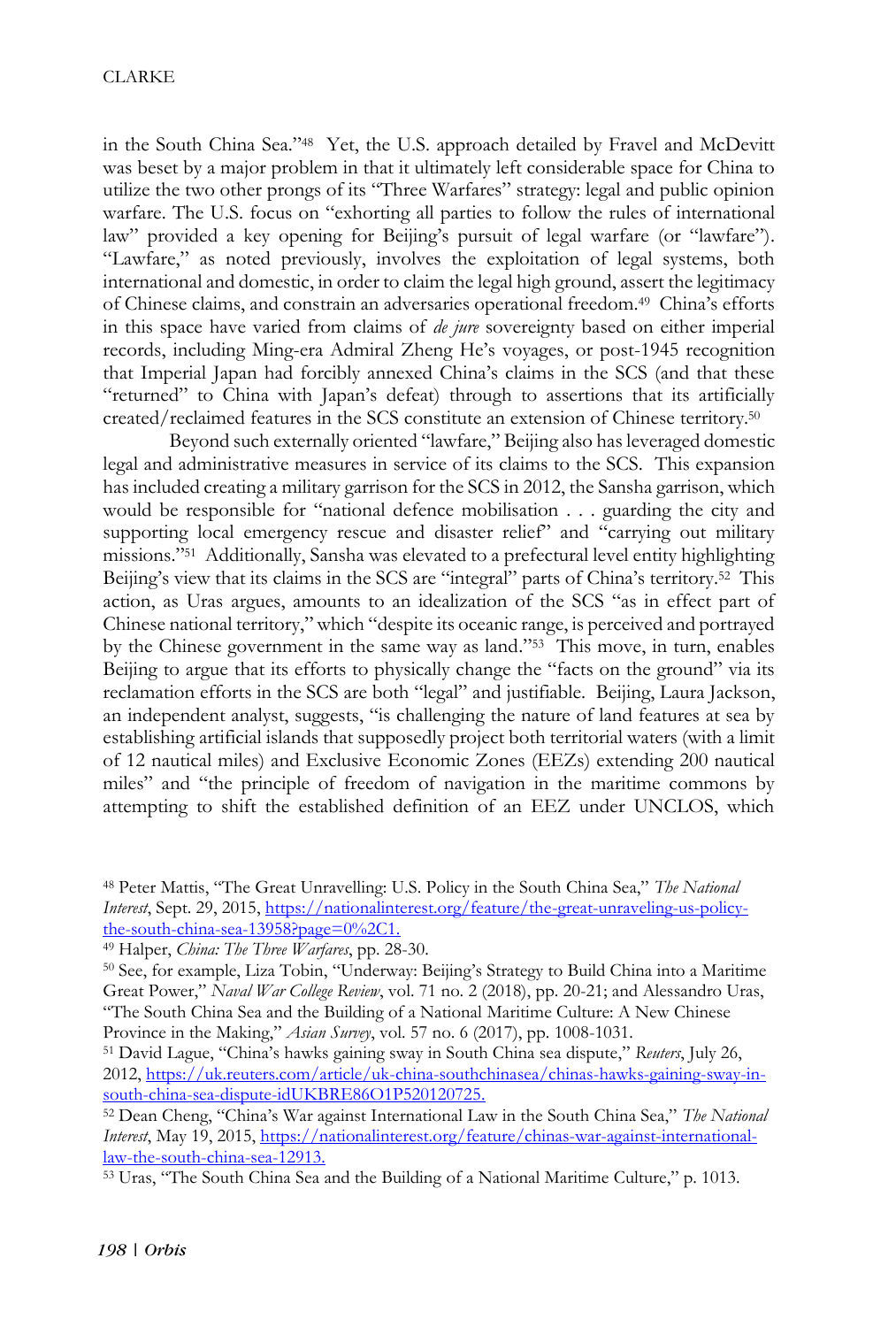provides coastal states the "right to regulate economic activities (such as fishing and oil exploration)."54

Finally, "lawfare" has also been augmented by public opinion warfare that seeks to influence both domestic and international public opinion with the objective of supporting the Party's objectives and dissuading adversaries from pursuing contrary actions.55 Core themes of print, online, and television coverage of the SCS have emphasized the historicity of China's claims, the "loss" of the SCS during the "100 years of humiliation," and discrediting "international law" as a tool of "imperial" and "hegemonic" powers.<sup>56</sup> After the Permanent Court of Arbitration (PCA) 2016 decision negating China's "nine-dash line" claims to the South China Sea was published, former State Councillor Dai Bingguo dismissed it as "nothing more than a piece of paper," while Vice Foreign Minister Liu Zhenmin charged that the PCA had "worked with the Philippines to cover up its act of illegally occupying China's -territory in the Nansha [Spratly] Islands."57 Externally oriented platforms meanwhile, such as the English language sites of *Xinhua*, *People's Daily*, and the *Global Times,* have pushed similar themes albeit with greater emphasis on highlighting U.S., Japanese, Vietnamese or Philippino responsibility for aggravating the situation or their lack of respect for Chinese law.58

# **The "Three Warfares" in Xinjiang: From Integration to the "Transformation" of the Uyghur'? r?**

The assumption that the "Three Warfares" are only externally directed ignores the fact that their central objective is the creation of political power for the CCP. Thus, it is as applicable to crucial aspects of domestic security and politics as it is the foreign policy core interests of the Party, such as the SCS. China's far north-western province, the Xinjiang Uyghur Autonomous Region (XUAR), home to the Muslim Uyghurs, has long constituted a major security concern for Beijing. Since 1949, the CCP has pursued a muscular strategy of integration defined by tight political, social, and cultural control (including via Han Chinese domination of the regional government, regulation of

https://lif.blob.core.windows.net/lif/docs/default-source/publications/information-at-warfrom-china-s-three-warfares-to-nato-s-narratives-pdf.pdf?sfvrsn=2. 55 Halper, *China: The Three Warfares*, pp. 28-30. 56 Linh Tong, "The Social Media 'War' Over the South China Sea," *The Diplomat*, July 16,

2016, https://thediplomat.com/2016/07/the-social-media-war-over-the-south-china-sea/. 57 Catherine Wong, "'Nothing more than a piece of paper': former Chinese envoy dismisses upcoming ruling on South China Sea claims," *South China Morning Post*, July 6, 2016, https://www.scmp.com/news/china/diplomacy-defence/article/1986029/nothing-morepiece-paper-former-chinese-envoy-dismisses.

58 See, for example, "Commentary: Time for Manila to End Farce of Arbitration in on South China Sea," *People's Daily*, July 17, 2015, http://news.xinhuanet.com/english/2015- 07/17/c\_134421924.htm.

<sup>54</sup> Laura Jackson, "Revision of Reality: The Three Warfares—China's New Way of War," *Transitions Forum* (Legatum Institute: Sept. 2015), p. 9,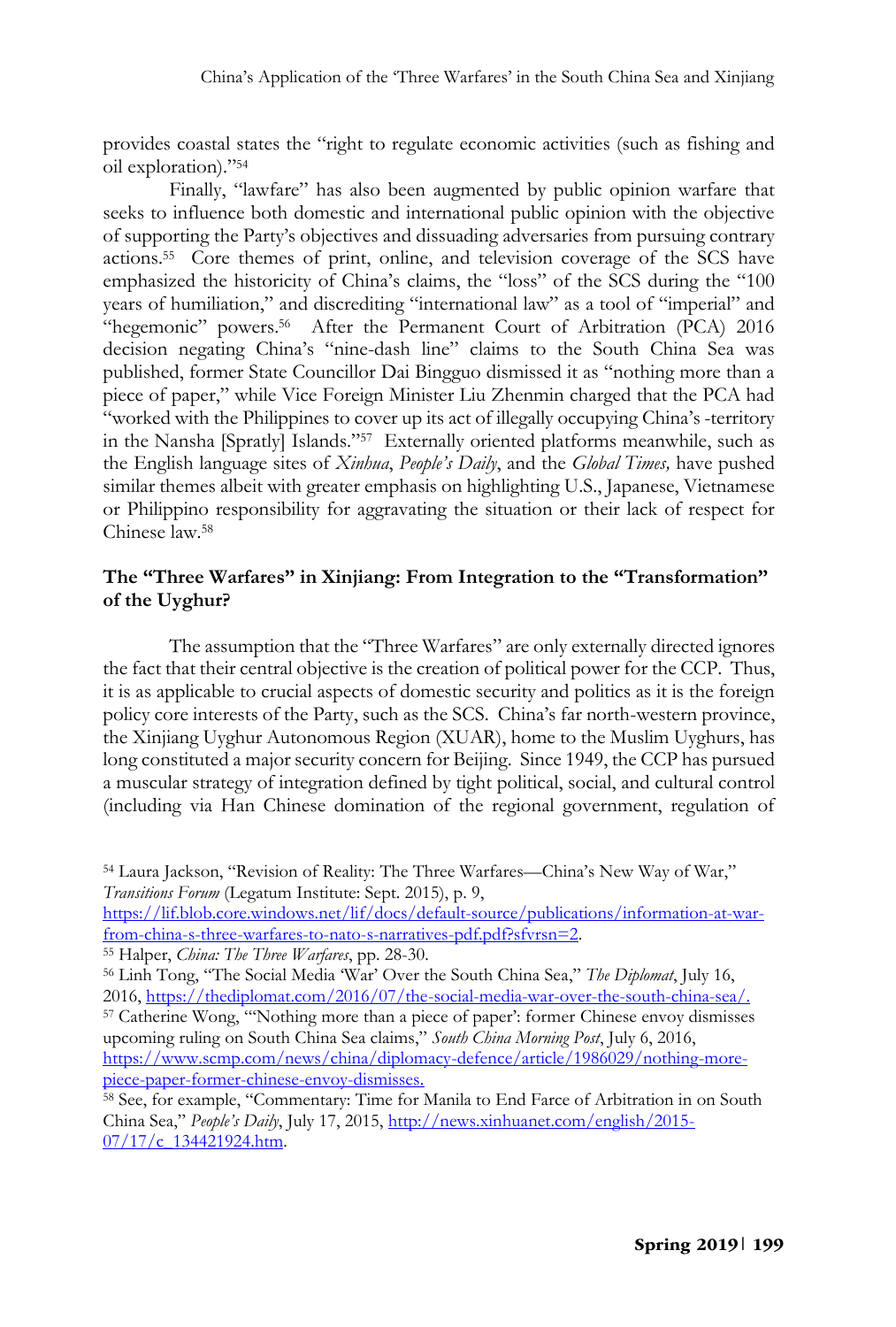religion, and outright suppression of dissent), encouragement of Han Chinese settlement, and state-led economic development.59 Although yielding economic development, this stance also has stimulated sometimes violent opposition from the Uyghur population who bridle against demographic dilution, political marginalization, and continued state interference in the practice of religion.<sup>60</sup>

With the development of the ambitious "Belt and Road Initiative," security and "stability" in Xinjiang have now been elevated to a strategic imperative with President Xi Jinping stressing that it is "vital to the whole country's reform, development and stability, as well as to national unity, ethnic harmony and national security."<sup>61</sup> Although Beijing's approach to combating Uyghur opposition and unrest has always rested on the kinetic capabilities of the security forces and police, it has been augmented by policies that are consistent with the core objective of the "three warfares": to control and influence perceptions, both domestically and internationally, of the nature of the Xinjiang issue and to preemptively target threats to its hold over the region.

Domestically, this has been accomplished by implementing measures to ensure the "comprehensive supervision" of "stability" in the region. China's strategy here is increasingly reliant on the CCP's implementation of the concept of "social management" as a means of preserving its hold on power. Samantha Hoffman, Non-Resident Fellow at the Australian Strategic Policy Institute, notes that at its core, "social management" embodies an effort to optimize "interactions vertically (within the Party), horizontally (between agencies), and holistically, between the Party and society" in order "to improve governance capacity to shape, manage, and respond to social demands."62 Director of the Mercator Institute for China Studies Frank Pieke argues that this reflects the Party's "reinvention" of itself over the past two decades as "neosocialist," defined by the continuity of its Leninist imperative to retain "its authoritarian leading role over state and society." This is combined with a more recent technocratic drive "to cultivate responsible, trusting, and 'high-quality' citizens who inhabit an active, autonomous, and governable society" through the borrowing and adaptation of "neoliberal" modes and techniques of governance.<sup>63</sup> The outcome, Pieke asserts, is not simply an "old-fashioned Leninist party that puts neoliberal technologies to familiar uses," but rather an innovative set of "governmental technologies" that "cut

for China," *China Brief*, vol. 17 no. 11 (2017), https://jamestown.org/program/managing-thestate-social-credit-surveillance-and-the-ccps-plan-for-china/.

<sup>59</sup> Michael Clarke, *Xinjiang and China's Rise in Central Asia: A History* (London: Routledge, 2011).

<sup>60</sup> See, for example, James M. Millward, "Violent Separatism in Xinjiang: A Critical

Assessment," *Policy Studies 6* (Washington, D.C., East-West Center, 2004); and Michael Clarke, "China and the Uyghurs: The 'Palestinization' of Xinjiang?," *Middle East Policy*, vol. 22 no. 3 (Fall 2015), pp. 119-138.

<sup>61 &</sup>quot;Xi Jinping presides over political meeting to further promote social stability and lasting stability of Xinjiang," *CPC News*, May 26, 2014.<br><sup>62</sup> Samantha Hoffman, "Managing the State: Social Credit, Surveillance and the CCP's Plan

<sup>63</sup> Frank N. Pieke, "The Communist Party and Social Management in China," *China Information*, vol. 26 no. 2 (2012), p.150.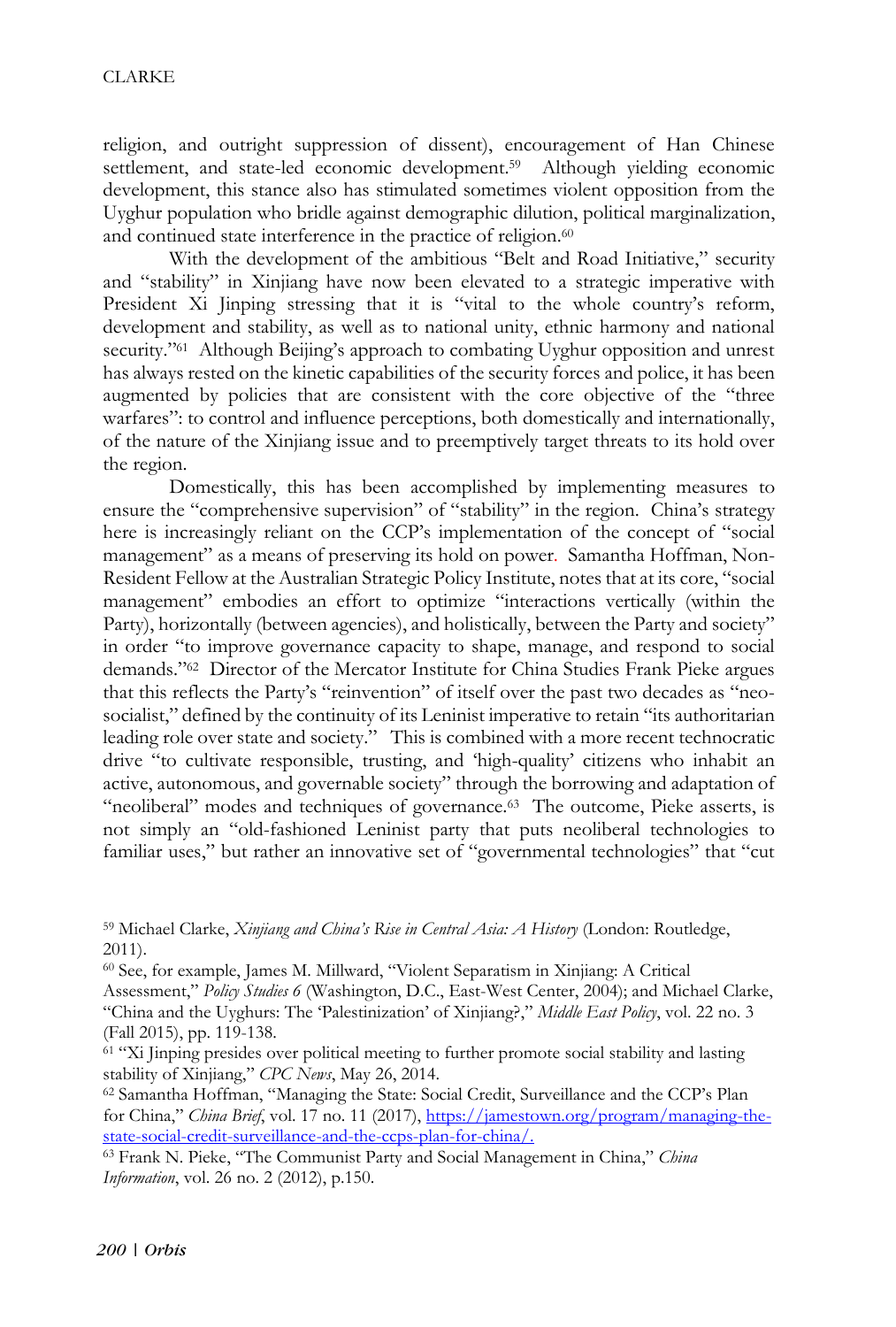right at the heart of the party-state itself, serving to support, centralize, modernize, and strengthen the Party's Leninist leading role in Chinese society."64

This dynamic is perhaps best reflected in the roll-out of China's "social credit" system, which relies on collecting and analyzing meta-data to shape and "score" the economic and social behavior of individual citizens.65 The effect fuels both passive participation through the state's access to personal data linked to everyday conveniences (such as electronic payment systems)<sup>66</sup> and active participation by coercing people into allowing the state to monitor and punish individuals for noncompliance.<sup>67</sup> Human Rights Watch asserts that "social scoring" is emblematic of a system of "predictive policing," whereby monitoring an individual's social interactions, use of social media, and physical movement enables the state to make real-time assessments of their perceived "threat" to it at any time.<sup>68</sup>

Since 2014, the Xinjiang regional government systematically has implemented this dystopian vision of digitally powered totalitarianism in the service of "stability."69 This vision has resulted in China's installation of the "Skynet" electronic surveillance system in major urban areas, putting GPS trackers in motor vehicles and using facial recognition scanners at checkpoints and apps that wipe smartphones of so-called "subversive" material. 70 Such tech-heavy endeavors, it should be noted, have also been paralleled by an intensification of more manpower-centric measures of surveillance and policing including: implementing "convenience police stations" in urban areas;<sup>71</sup> deploying thousands of CCP cadres into the countryside to "educate" the Uyghur population on government policies; and coordinated mass anti-terrorism

68 "China: Big Data Fuels Crackdown in Minority Region," *Human Rights Watch*, Feb. 26, 2018, https://www.hrw.org/news/2018/02/26/china-big-data-fuels-crackdown-minority-region. 69 Adrian Zenz and James Leibold, "Xinjiang's Rapidly Evolving Security State," *China Brief*,

vol. 17 no. 4 (2017), https://jamestown.org/program/xinjiangs-rapidly-evolving-securitystate/.

70 See, Julia Famularo, "How Xinjiang Has Transformed China's Counterterrorism Policies," *The National Interest*, Aug. 26, 2015, http://nationalinterest.org/feature/how-xinjiang-hastransformed-china%E2%80%99s-counterterrorism-13699c; "Vehicles to Get Compulsory GPS Tracking in Xinjiang," *Radio Free Asia*, Feb. 20, 2017,

71 James Leibold, "Xinjiang Work Forum Marks New Policy of Ethnic Mingling," *China Brief*, https://jamestown.org/program/xinjiang-work-forum-marks-new-policy-of-ethnicmingling/.

<sup>64</sup> Pieke, "The Communist Party and Social Management in China." 65 Samantha Hoffman, "Social Credit," *Policy Brief Report* 6 (Canberra: Australian Strategic Policy Institute, 2018).

<sup>66</sup> Mara Hvistendahl, "Inside China's Vast New Experiment in Social Ranking," *Wired*, Dec. 14, 2017, https://www.wired.com/story/age-of-social-credit/.<br><sup>67</sup> Hoffman, "Managing the State."

https://www.rfa.org/english/news/uyghur/xinjiang-gps-02202017145155.html; and Ninthin Coca, "China's Xinjiang surveillance is the dystopian future nobody wants," *Engadget*, Feb. 22, 2018, https://www.engadget.com/2018/02/22/china-xinjiang-surveillance-tech-spread/.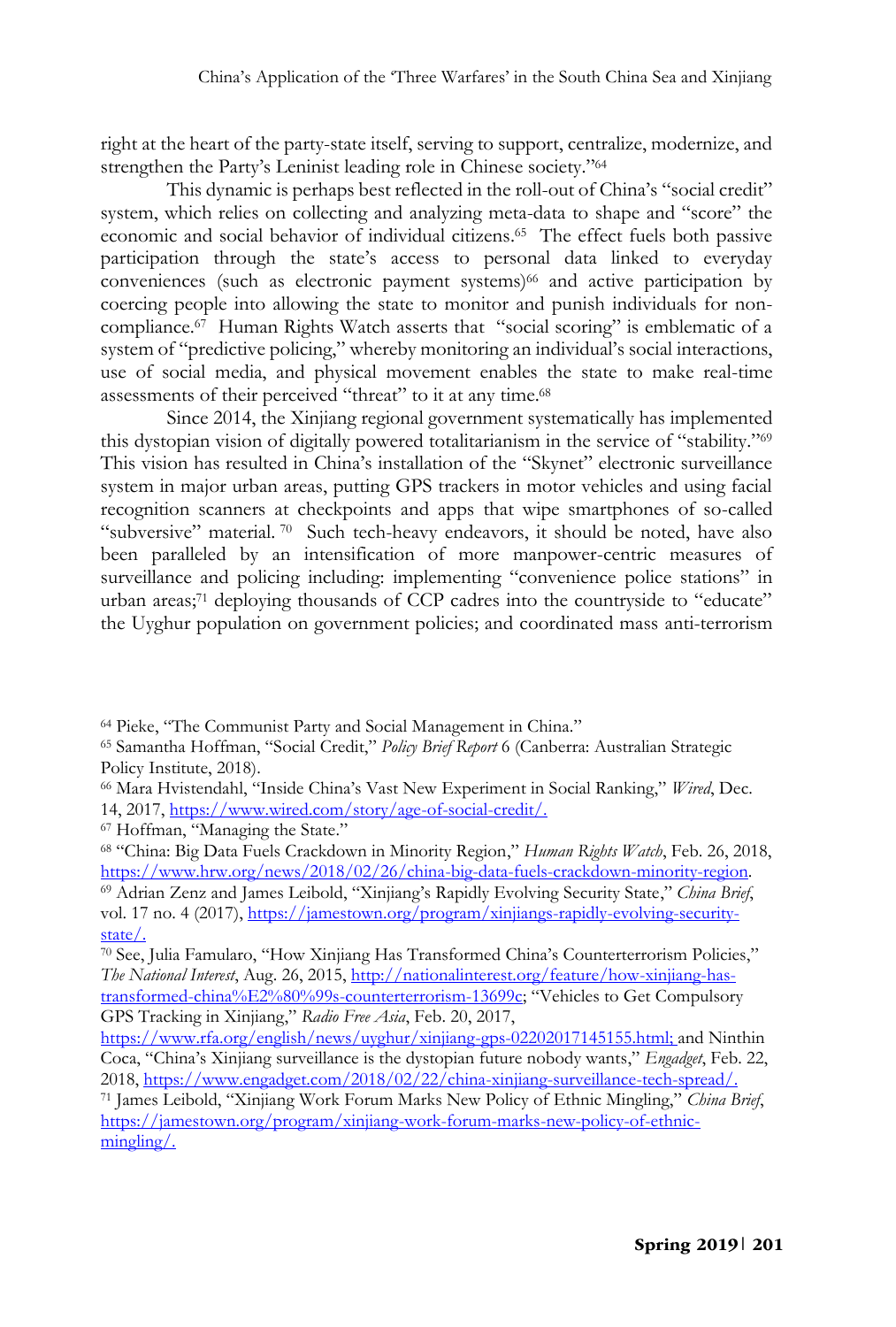"oath-taking rallies" by thousands of security personnel in major cities such as Urumqi, Kashgar, and Khotan.72

Though these actions are consistent with the CCP's move toward tech-driven "social management," it is obvious that the implementation of this system in Xinjiang is defined by a racialized conception of threat whereby the Uyghur population is conceived of as a "virtual biological threat to the body of society."73 Here, promulgation of new legal restrictions on religious practice and use of "political education centres" to coerce Uyghurs displaying "deviant" behaviors have become the norm. From government officials describing Uyghur "extremism and terrorism" as a "tumour"74 to equating religious observance as an "illness,"75 the CCP's discourse frames key elements of Uyghur identity as pathologies to be "cured." Reporting by international media76 and human rights NGOs77 shows that the CCP's idea of curing such "pathologies" is a program of mass internment with at least one million Uyghurs confined to "re-education" centers on the basis of data and information harvested through this system of surveillance.78 By analyzing government procurement contracts for the construction of such centers, Adrian Zenz of the European School of Culture and Theology has demonstrated that they are not only of significant size, with one procurement contract for a facility in Qaghiliq County estimating a combined floor space of 82,000 square meters, but also many are prison-like compounds characterized by "comprehensive security features" such as "reinforced security doors and windows,

- 17, 2017, http://www.globaltimes.cn/content/1033548.shtml.<br><sup>73</sup> Sean Roberts, "The Biopolitics of China's 'War on Terror' and the Exclusion of the
- Uyghurs," *Critical Asian Studies*, vol. 50 no. 2 (2018), p. 252. 74 Ben Dooley, "'Eradicate the tumours': Chinese civilians drive Xinjiang crackdown," *Yahoo News*, April 26, 2018, https://www.yahoo.com/news/eradicate-tumours-chinese-civiliansdrive-xinjiang-crackdown-051356550.html.
- 75 Adrian Zenz, "'Thoroughly reforming them towards a healthy heart attitude': China's political re-education campaign in Xinjiang," *Central Asian Survey*, Sept. 5, 2018, p. 20, https://www.tandfonline.com/doi/full/10.1080/02634937.2018.1507997.

76 See, for example, Josh Chin and Clement Burge, "Twelve Days in Xinjiang: How China's Surveillance State Overwhelms Daily Life," *Wall Street Journal*, Dec. 19, 2017,

https://www.wsj.com/articles/twelve-days-in-xinjiang-how-chinas-surveillance-stateoverwhelms-daily-life-1513700355?mod=fox\_australian; and Megha Rajagopalan, "This Is What A 21st-Century Police State Really Looks Like," *Buzzfeed*, Oct. 17, 2017, https://www.buzzfeed.com/meghara/the-police-state-of-the-future-is-alreadyhere?utm\_term=.togmQ34ra#.hpn5xBqrD.

https://docs.uhrp.org/pdf/MassDetention\_of\_Uyghurs.pdf.

<sup>72 &</sup>quot;Xinjiang holds oath-taking rally to fight terrorism and tighten security," *Global Times*, Feb.

<sup>77</sup> See, for example, "China Runs Region-wide Re-education Camps in Xinjiang for Uyghurs And Other Muslims," *Radio Free Asia*, Sept. 11, 2017,

https://www.rfa.org/english/news/uyghur/training-camps-09112017154343.html; and *The Mass Internment of Uyghurs: "We want to be respected as humans. Is it too much to ask?"* (Washington, D.C.: Uyghur Human Rights Project, Aug. 2018),

<sup>78</sup> Adrian Zenz, "New Evidence for China's Political Re-Education Campaign in Xinjiang," *China Brief*, vol. 18 no. 10 (2018), https://jamestown.org/program/evidence-for-chinaspolitical-re-education-campaign-in-xinjiang/.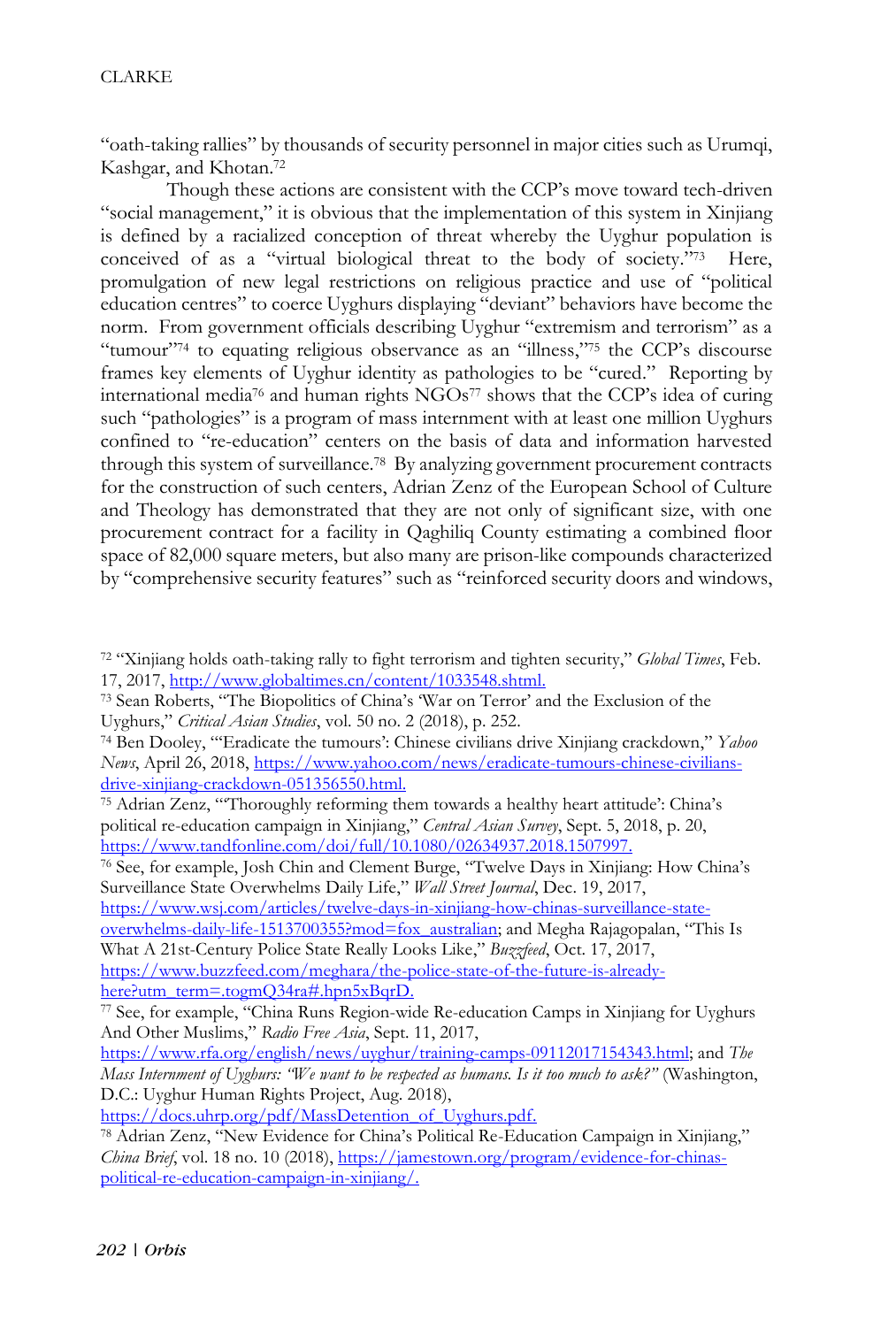surveillance systems, secure access systems, watchtowers, and guard rooms or facilities for armed police."79

As China has intensified its hard line in Xinjiang, so too has it intensified its externally oriented IW strategy with respect to Xinjiang and the Uyghurs. It has, for example, embedded "counterterrorism" as a central agenda of the Shanghai Cooperation Organization (SCO) in the years since the 9/11 attacks, with the organization focused to a great extent on regular joint counter-terrorism exercises, judicial cooperation on the extradition of suspected "terrorists," and information sharing.<sup>80</sup> Beijing also has engaged public opinion warfare through consistent publication in state media such as *China Daily*, *Xinhua*, and *Global Times* op-eds and reporting that explicitly attacks Western media coverage of violence in Xinjiang. After the March 2014 Kunming terrorist attack, for instance*, China Daily* published a trenchant op-ed decrying the West's "double standards" on terrorism.81

As information about China's mass "re-education camps" has reached international audiences since 2016, Beijing has begun to deploy several different narratives on these media platforms to combat what it views as "disinformation" about the situation in Xinjiang. After the U.S. Congressional-Executive Commission on China, chaired by Senators Marco Rubio and Chris Smith, held a hearing on "Surveillance, Suppression, and Mass Detention: Xinjiang's Human Rights Crisis" on July 26, 2018,82 for instance, a *Global Times* editorial on August 12, 2018 asserted that the Party's "re-education" policies were justified as they had "turned around" Xinjiang's security situation and prevented it from becoming "China's Syria or Libya."83 Moreover, the article concluded by noting that "maintaining peace and stability in the region is the *core interest* of people of both Xinjiang and all of China."84 A subsequent editorial in *China Daily* on August 14, 2018, in contrast, emphasized that "foreign media" had "misinterpreted or even exaggerated the security measures" China had implemented in Xinjiang.<sup>85</sup> Such exaggeration, the article continued, was the result of ignorance and the "false stories" spread by those in the Uyghur diaspora bent on "splitting the region from China and turning it into an independent country." The editorial concluded by first denying the existence of mass internment camps, labelling

http://www.chinadaily.com.cn/china/2014-03/03/content\_17318487.htm#158963.

82 "Surveillance, Suppression, and Mass Detention: Xinjiang's Human Rights Crisis," Hearing of the Congressional-Executive Commission on China, July 26, 2018,

https://www.cecc.gov/events/hearings/surveillance-suppression-and-mass-detentionxinjiang%E2%80%99s-human-rights-crisis. 83 "Protecting Peace, Stability is Top of Human Rights Agenda for Xinjiang," *Global Times*,

Aug. 12, 2018, <u>http://www.globaltimes.cn/content/1115022.shtml.</u><br><sup>84</sup> "Protecting Peace, Stability is Top of Human Rights Agenda for Xinjiang." My emphasis.<br><sup>85</sup> "What China is Doing in Xinjiang is Being Deliberately Dist 2018, http://usa.chinadaily.com.cn/a/201808/14/WS5b72d1fba310add14f385be2.html.

<sup>&</sup>lt;sup>79</sup> See, Zenz, "Thoroughly reforming them towards a healthy heart attitude," pp. 17-20. 80 Zhao Huasheng, "China's View of and Expectations from the Shanghai Cooperation Organization," *Asian Survey*, vol. 53 no. 3 (2013), p. 440. 81 "West's coverage of Kunming reveals double standard," *China Daily*, March 3, 2013,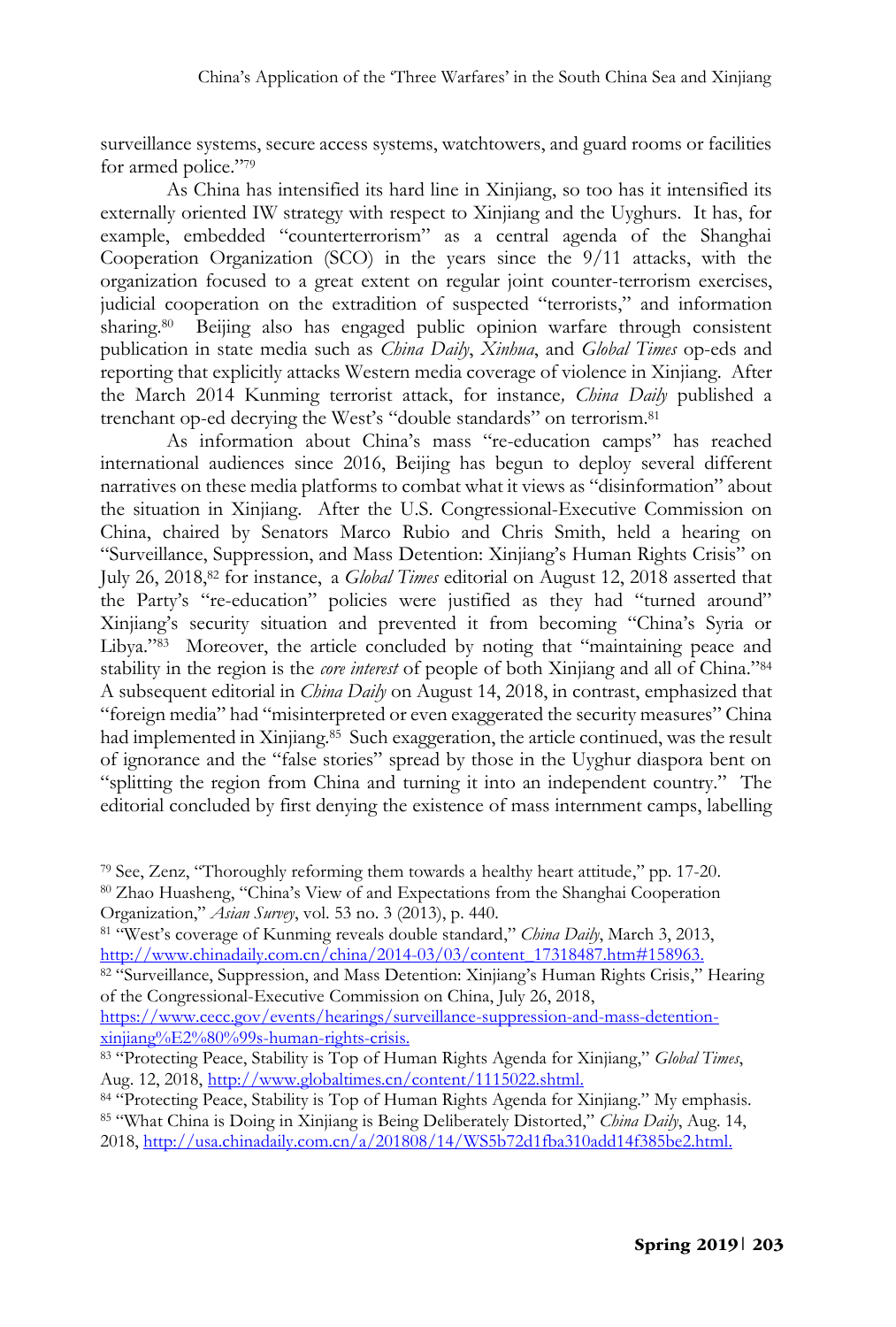the claim "far-fetched," and then, asserting, "It is true that China shows no leniency in cracking down on terrorists and extremists."86

However, by October 2018, Chinese officials and media had changed their tune to construct a narrative around the "re-education" centers designed to bolster domestic public opinion and combat negative international portrayals. The new focus was on an alleged link between "under-development" and "extremism" in Xinjiang and rebuttals of Western criticism as "empty talk" designed to "undermine" China's "stability." In an extensive interview with state-run newspaper, *Xinhua*, on October 16, 2018 the chairman of the XUAR government, Shohrat Zakir, asserted that China was simply pursuing an approach to counterterrorism "according to their own conditions." In what amounted to a first and circuitous admission of the existence of the "reeducation" centers, Zakir stated that Xinjiang's experience of enduring terrorist attacks required that authorities not only "strictly" counter "extremism according to the law," but must also address "the root cause of terrorism" by "educating those who committed petty crimes" so as to "prevent them from becoming victims of terrorism and extremism."87 China Central Television (CCTV) also produced a 15-minute story detailing their visit to the Khotan "Vocational Skills Education and Training Center" in southern Xinjiang.88 The story depicted the center as a benevolent endeavor of the CCP to provide education to "trainees" in Mandarin, the Chinese legal code, and "vocational skills," such as sewing, baking, and carpentry. A young Uyghur woman interviewed on camera declaimed that "the government and party found me in time and saved me" from "religious extremists" who would have led her "into a life of crime."89

China has also sought to publicly defend and justify its approach in international forums in similar terms. Vice Foreign Minister Le Yucheng strenuously defended China's approach in Xinjiang in his statement at the "periodic review" hearing on China's human rights record before the UN Human Rights Council on November 6, 2018.90 Le pointedly noted that China "will not accept politically driven accusations from a few countries fraught with bias," regarding its internment of Uyghurs in "re-education" camps, before referring to detainees as "students" who were in fact happy to learn how to "inoculate" themselves against "extremism." Additionally, he made the case that China's approach has been successful, pointing out

VIDEVvr9aq34SsDMrB6IRGnh181016.shtml. 90 Josh Chin, "China faces off with critics of Muslim detentions," *Wall Street Journal*, Nov. 6, 2018, https://www.wsj.com/articles/china-faces-off-with-critics-of-muslim-detentions-1541523203.

<sup>86 &</sup>quot;What China is Doing in Xinjiang is Being Deliberately Distorted." 87 "Full transcript: Interview with Xinjiang government chief on counterterrorism, vocational education and training in Xinjiang," *Xinhua*, Oct. 16, 2018,

http://www.xinhuanet.com/english/2018-10/16/c\_137535821.htm. 88 Lily Kuo, "From denial to pride: how China changed its language on Xinjiang's camps," *The Guardian*, Oct. 22, 2018, https://www.theguardian.com/world/2018/oct/22/from-denial-to-<br>pride-how-china-changed-its-language-on-xinjiangs-camps.

<sup>&</sup>lt;sup>89</sup> The 15 minute program can be viewed at, "Focus interview: Building a Foundation," *China Central Television*, Oct. 16, 2018, http://tv.cctv.com/2018/10/16/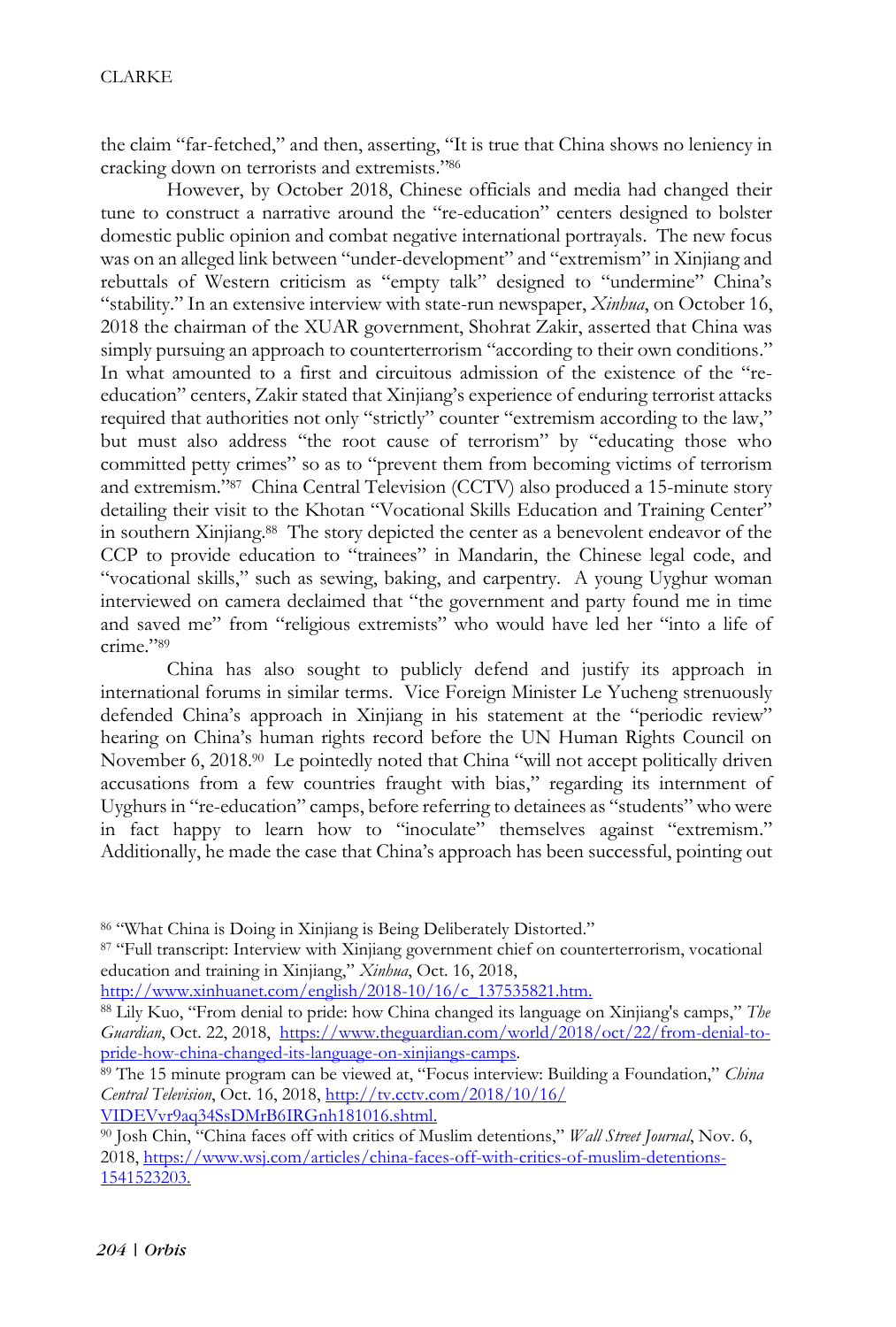that Xinjiang had not witnessed a terrorist attack in nearly two years. 91 As far as Beijing is concerned, its measures in Xinjiang were a justifiable form of "preventive" counterterrorism.

In a further, and to date unprecedented, effort to dispel international criticism, recently, Beijing has permitted a "tour" of "vocational centers" in Urumqi, Kashgar, and Khotan by a select group of diplomats and international media. Between January 3 and 5, Chinese officials chaperoned diplomats from Russia, Kazakhstan, Kyrgyzstan, Uzbekistan, Tajikistan, Pakistan, India, Afghanistan, Malaysia, Indonesia, Kuwait, and Thailand and reporters from Kazakhstan's state-run agency, *Kazinform*, *Sputnik News*, *Associated Press* of Pakistan, and Indonesia's national news agency *Antara*. 92 The foreign diplomats and journalists were told an identical narrative as that detailed above: the centers were implemented to "assist those affected by extremism" by provision of education in Mandarin, Chinese laws, and "vocational skills." To judge from the report published by *Kazinform*, however, the foreign visitors were not fooled by the Potemkin tour. The *Kazinform* reporter noted dryly both the similarity of testimonies provided by various "trainees" interviewed at various centers and that "throughout the press tour in all cities and locations, interviews were taken in the mandatory presence of Chinese authorities<sup>"93</sup>

Domestically, such narratives play directly to core assumptions underpinning both the Party's and common Han Chinese views on the Uyghurs and Xinjiang. "Religious extremism" is inherent to Uyghur identity and can only be overcome through the provision of education and integration into prevailing Chinese culture. Externally, the shift in China's stance on the "reeducation centers" from outright denial to one of pride is noteworthy for several reasons from an IW standpoint. *First*, China's various English-language media platforms increasingly have published material on Xinjiang that explicitly seeks to contrast China's supposedly "preventive" approach to counterterrorism to the militarized versions adopted in the West after 9/11. *Second*, such stories have also sought to link Western criticism, and that emanating from the United States, in particular, to the broader trend toward more adversarial relations and geopolitical competition over the past 12 months.94

The pervasive internal surveillance apparatus within Xinjiang and the externally oriented IW strategies engaged in by Beijing are not simply concerned with physically controlling space and individual citizens. Rather, they are also designed, as Deputy Xinjiang CCP Secretary Zhu Halian remarked earlier this year, to ensure that "Uyghur terrorists" will be "like a cornered beast" bereft of either practical or moral

91 Nick Cumming-Bruce, "At U.N., China Defends Mass Detention of Uighur Muslims," *New York Times*, Nov. 6, 2018, https://www.nytimes.com/2018/11/06/world/asia/china-

detention-uighur-muslims.html. 92 "Exclusive: Kazinform reportage from China's Xinjiang," *Kazinform*, Jan. 10, 2019, https://www.inform.kz/en/exclusive-kazinform-reportage-from-china-s-xinjiang-uyghurautonomous-region\_a3486744. 93 "Exclusive: Kazinform reportage from China's Xinjiang." 94 For an example of these themes, see, "Xinjiang people know their situation best," *The* 

*Global Times*, Aug. 31, 2018, http://www.globaltimes.cn/content/1117838.shtml.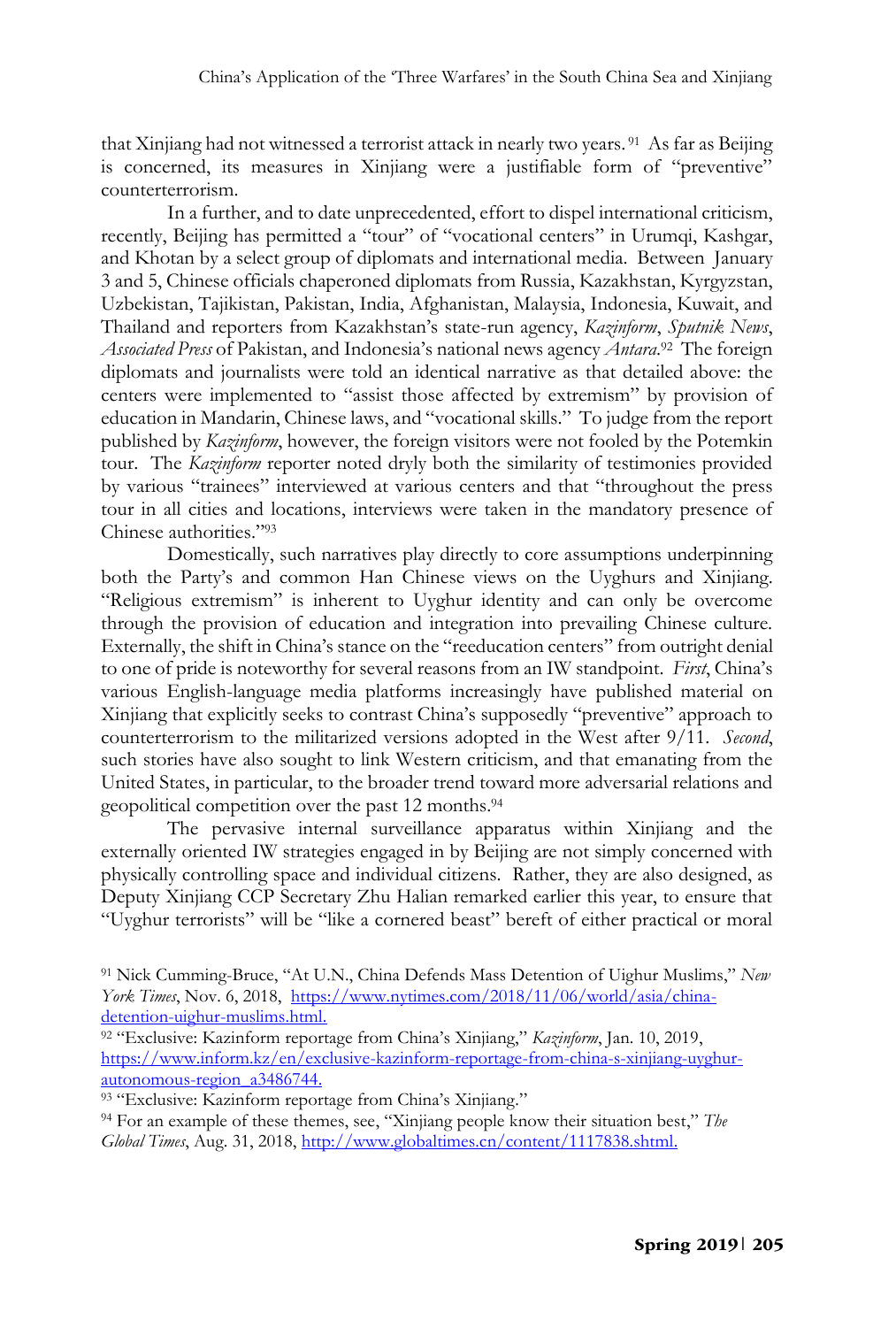support.<sup>95</sup> This strident tone, as Peter Mattis notes, is reflective of a broader issue visà-vis the CCP's perception of (in)security—that many of the threats to it "occur in the realm of ideas" that "cannot be defeated by kinetic means."96

Here, the "return" of ideology to a central position under Xi Jinping's leadership emerges as vitally important in shedding light upon China's hard(er)-line turn in Xinjiang since 2012. Upon assuming the Presidency, Xi launched an ideological campaign in April 2013, subsequently referred to as the "Seven Nos," within the Party to combat "subversive" currents. These currents included: "Western constitutional democracy," "universal values" of human rights, "Western-inspired" notions of media independence and civil society activism, and criticisms of the events such as the Cultural Revolution and the Tiananmen Square massacre.<sup>97</sup> Elsewhere, he has revealed his core "lesson" from the collapse of the Soviet Union: it collapsed because its communist party "wavered" in its "ideals and convictions," and "nobody" within its Party was man enough "to resist" Mikhail Gorbachev's move toward dissolution.<sup>98</sup> Speaking to the Party's August 2013 National Propaganda and Ideology Work Conference, Xi made this lesson plain, opining:

The disintegration of a regime often starts from the ideological area, political unrest and regime change may perhaps occur in a night, but ideological evolution is a long-term process. If the ideological defences are breached, other defences become very difficult to hold.<sup>99</sup>

Thus, according to Xi, one of the keys to ensuring that the CCP ultimately does not share the fate of its Soviet counterparts is to revive its members' belief in the Party's mission and destiny. During the same speech, Xi stated that "education on ideals and convictions" should not simply focus on Party members, but rather must also "be launched towards the *entire* society" to "unite and concentrate the people of all ethnicities in the entire country under the magnificent banner of Socialism with

<sup>95 &</sup>quot;China holds 'anti-terrorism' mass rally in Xinjiang's Uighur heartland," *Reuters*, Feb.17, 2017, http://www.reuters.com/article/china-xinjiang-int-idUSKBN15W0AM.<br><sup>96</sup> Mattis, "China's Three Warfares in Perspective."

<sup>97 &</sup>quot;Communiqué on the Current State of the Ideological Sphere: A Notice from the Central Committee of the Communist Party of China's General Office," April 22, 2013, tr. provided by *China File*, http://www.chinafile.com/document-9-chinafile-translation; see, also, Elizabeth Economy, *The Third Revolution: Xi Jinping and the New Chinese State* (New York: Oxford University Press, 2017), pp. 38-39.

<sup>98</sup> See, "Leaked Speech Shows Xi Jinping's Opposition to Reform," *China Digital Times*, Jan. 27, 2013, https://chinadigitaltimes.net/2013/01/leaked-speech-shows-xi-jinpings-oppositionto-reform/; and Chris Buckley, "Vows of Change in China Belie Private Warning," *New York Times*, Feb. 14, 2013, https://www.nytimes.com/2013/02/15/world/asia/vowing-reform-<br>chinas-leader-xi-jinping-airs-other-message-in-private.html.

<sup>&</sup>lt;sup>99</sup> Rogier Creemers, "Xi Jinping's 19 August Speech Revealed?," *China Copyright and Media*, Nov. 12, 2013, https://chinacopyrightandmedia.wordpress.com/2013/11/12/xi-jinpings-19 august-speech-revealed-translation/?utm\_source=The+Sinocism+China+ Newsletter&utm\_campaign=dd79c317a0-Sinocism11\_12\_13&utm\_medium =email&utm\_term=0\_171f237867-dd79c317a0-1820733.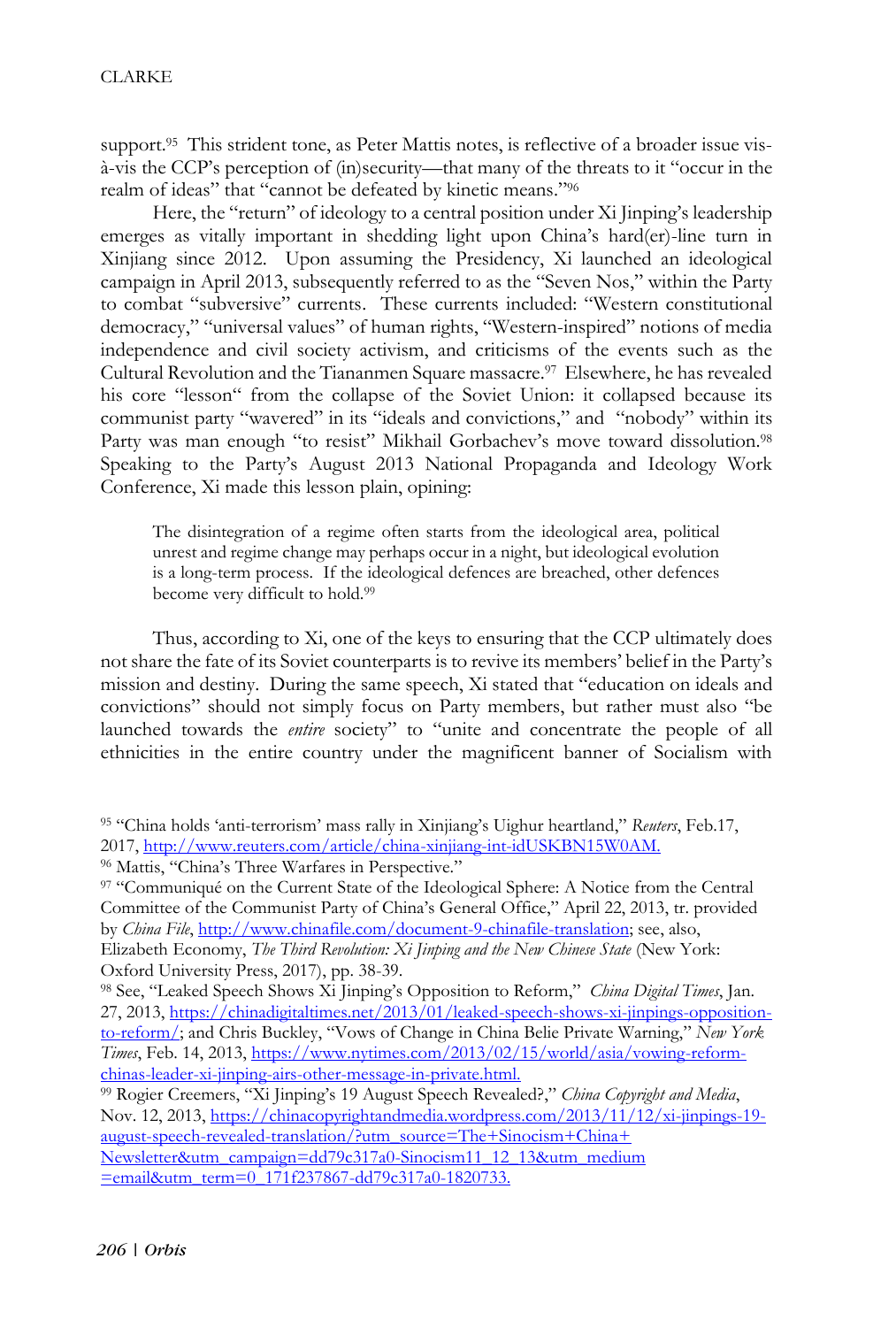Chinese characteristics."100 According to an editorial in the prominent Party journal *Quishi* (Seeking Truth), "ideological work" in fact concerned ''the life and death of the party, the long-term stability of the country, and the cohesion of the nation."101 This firm belief in the necessity of both idealism and conviction was displayed overtly during President Xi's three-hour long report to the CCP's 19th Congress in November 2017:

A great cause calls for leadership of a strong party. As long as our Party keeps itself competent and strong, always remains true to the people's aspiration and works in concert with the people, we can and will navigate the great ship bearing the great dream of the Chinese people to conquer the waves and reach our destination. . . . The Communist Party of China is a great Party; *it has the courage to fight and the mettle to win.* . . . History looks kindly on those with resolve, with drive and ambition, and with plenty of guts; it won't wait for the hesitant, the apathetic, or those shy of a challenge.102

The Party's renewed emphasis on "ideological work" under Xi's leadership is clearly seen as a primary means of preempting potential challenges to its political power. In this focus, Xi has elevated the previous Hu Jintao administration's obsession with "stability preservation" (*weihu wending*) to almost paranoiac levels.103 The potential challenges that the Party sees to its power are not only external in origin (e.g., perceived "containment" by the United States), but also domestic, extending from internal Party corruption to concerns about separatism in Tibet and Xinjiang. Here Xi has also been clear, stating in his political report to the 19th Party Congress that: "We must rigorously protect against and take resolute measures to combat all acts of infiltration, subversion, and sabotage, as well as violent and terrorist activities, ethnic separatist activities, and religious extremist activities."104 Additionally, he called for the "full" implementation of "the Party's basic policy on religious affairs" which maintains that "religions in China *must be Chinese in orientation* and provide active guidance to religions so that they can *adapt themselves* to socialist society."105

<sup>&</sup>lt;sup>100</sup> "Xi Jinping's 19 August Speech Revealed?" My emphasis.<br><sup>101</sup> Editorial, "Never Relax Ideological Work: Implementing the National Propaganda and Thought Work Conference Spirit," *Qiushi*, no.17, Sept. 1, 2013, http://www.qstheory.cn/zxdk/2013/201317/201308/t20130827\_264732.htm.

<sup>&</sup>lt;sup>102</sup> "Full Text of President Xi Jinping's report at 19th CPC National Congress," *Xinhua*, 3 November 2017, http://www.xinhuanet.com/english/download/

Xi\_Jinping's\_report\_at\_19th\_CPC\_National\_Congress.pdf. My emphasis. 103 The Hu Jintao administration's fixation on "stability preservation" for instance resulted in exponential growth in the public security budget from RMB 113.692 billion in 2001 to 630.427 billion in 2011, rivalling Beijing's expenditure on the military. See Xiaojun Yan, "Patrolling Harmony: Pre-Emptive Authoritarianism and the Preservation of Stability in W

County," Journal of Contemporary China, vol. 25 no. 99 (2016), p. 407.<br><sup>104</sup> "Full Text of President Xi Jinping's report at 19th CPC National Congress."<br><sup>105</sup> "Full Text of President Xi Jinping's report at 19th CPC Nationa emphasis.